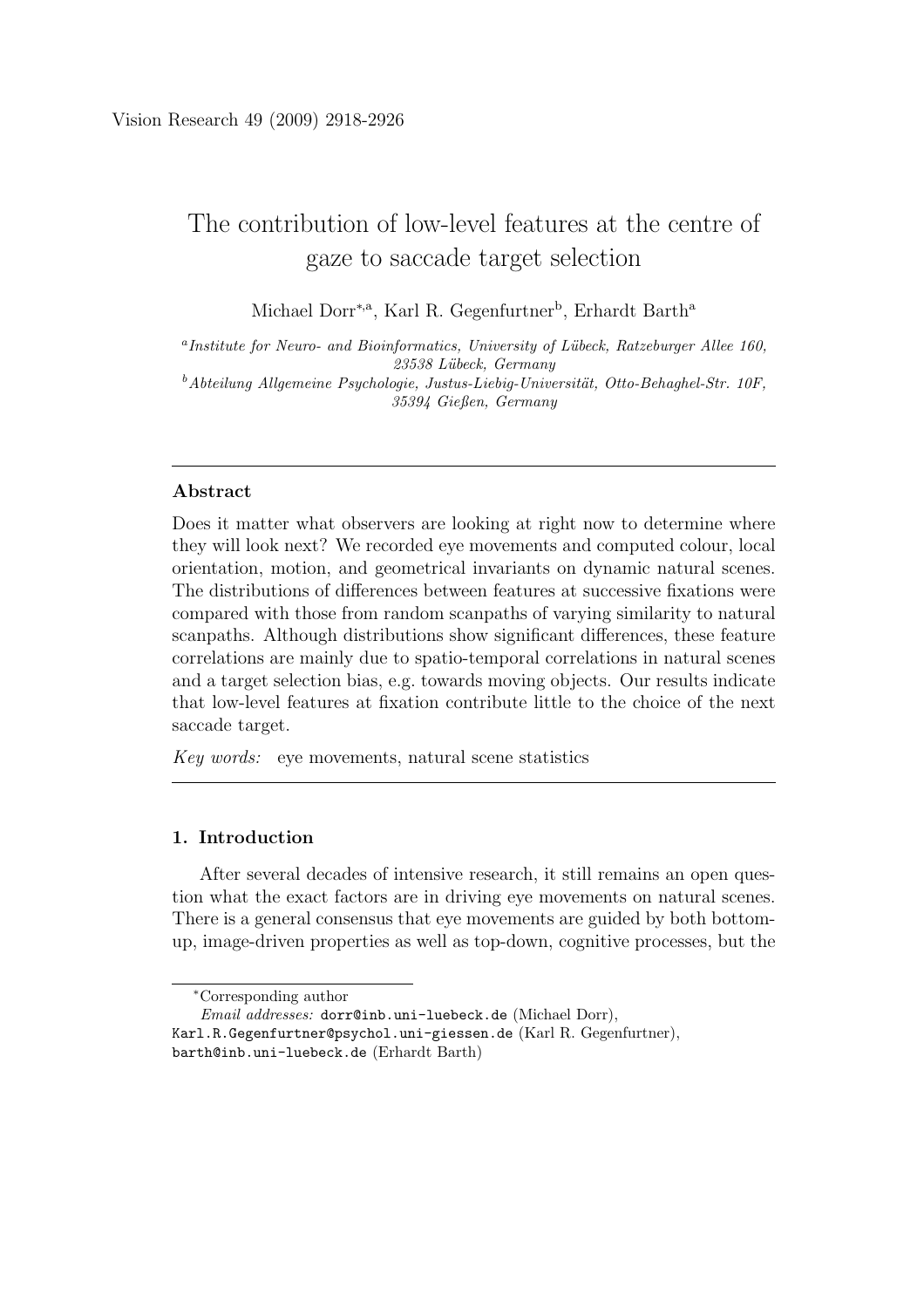relative importance of these two mechanisms is still under debate. Recently, Dragoi and Sur (2006) introduced a further mechanism that does not fall neatly in either category and rests on the relationship of low-level features at the current centre of gaze and low-level features at potential saccade targets. Because information about the observer, the current gaze position, needs to be taken into account, a pure bottom-up model does not suffice to describe this mechanism; on the other hand, the mechanism seems to work at a pre-attentive stage, so a description as top-down would also be inadequate. Dragoi et al. based their work on measurements of rhesus monkeys watching still images. In this paper, we will systematically investigate whether the proposed mechanism also can be found, for a variety of low-level features, in human observers watching videos, i.e. whether low-level features at the current centre of gaze contribute to saccade target selection under natural viewing conditions.

## *1.1. Bottom-up and top-down mechanisms*

An influence of the task at hand on gaze behaviour was already found by Yarbus (1967), a finding that was corroborated also for real-life activities (Land and Hayhoe, 2001; Ballard and Hayhoe, 2009). Because of the complexity of modelling cognitive factors, however, much research has focused on bottom-up, low-level factors that can be computed from the stimuli alone. This was further facilitated by the finding that the distribution of image features at the centre of fixation differs significantly from that at random control locations (Mannan et al., 1997; Reinagel and Zador, 1999; Parkhurst et al., 2002; Tatler et al., 2005; Baddeley and Tatler, 2006; Tatler et al., 2006), which can be interpreted as a preference of the human visual system for highly structured image regions (but see below). A common approach to model such low-level factors is that of a *saliency map* (e.g. Privitera and Stark (2000); Itti and Koch (2001); Itti (2005) on static images; Carmi and Itti (2006); Böhme et al. (2006) on videos). Every feature under consideration, such as contrast, motion, or edge density, is stored in a feature map that assigns a certain value to every location in the image. These feature maps are combined by a weighting scheme to obtain relative saliency values for image locations. Simple models might always pick the image location with the maximum saliency value as the next saccade target; see Tatler et al. (2005) for a discussion of how top-down strategies could select targets from a set of candidate points that were determined on the saliency map.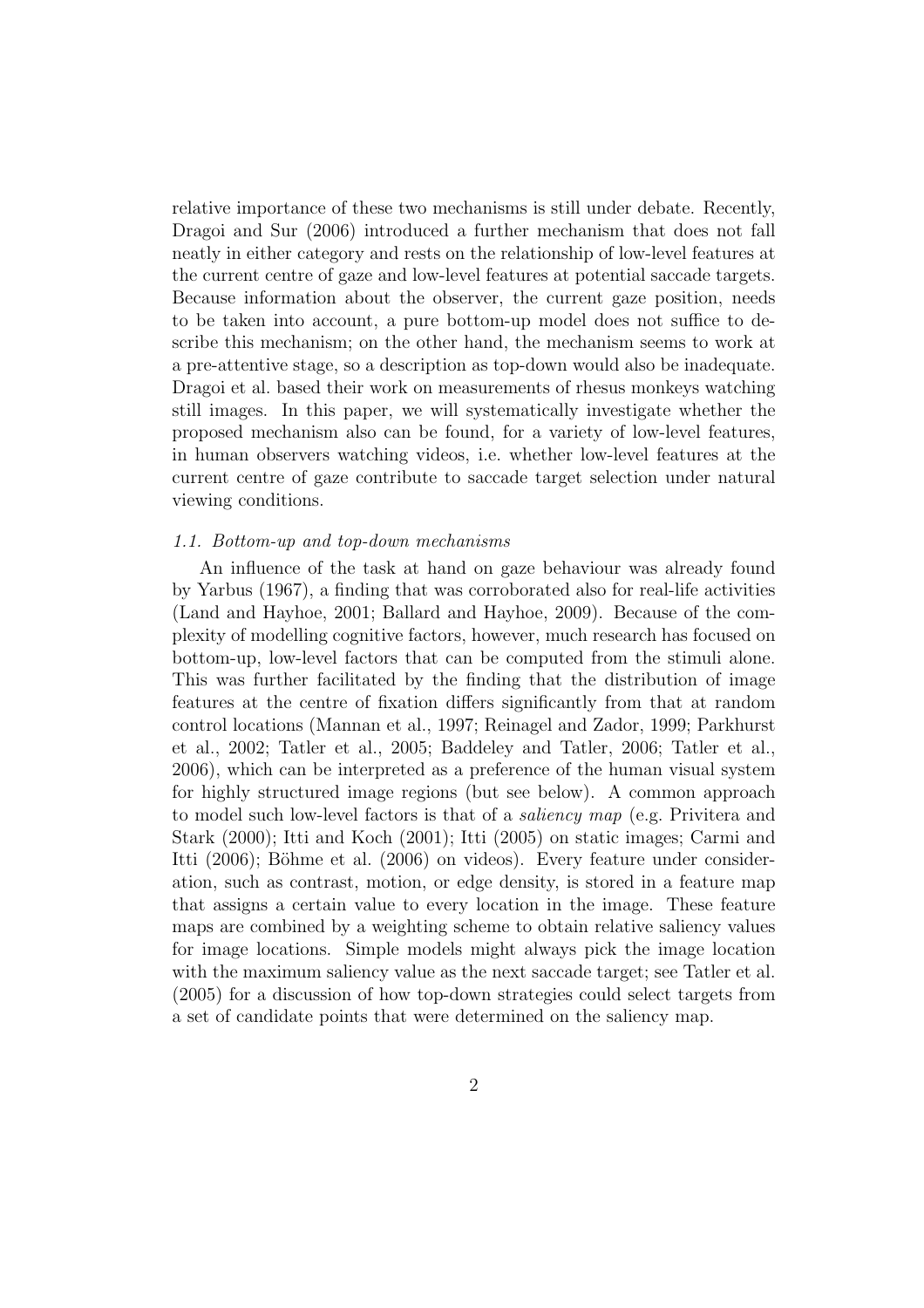Despite some success in predicting eye movements based on low-level features alone during free viewing (Meur et al., 2007; Vig et al., 2009), it has also been shown that task demands can overrule image-based saliency (Henderson et al., 2007; Einhäuser et al., 2008a). It is argued that it is not low-level features per se, but semantically meaningful objects (the presence of which is correlated with image structure) that drive attention (Foulsham and Underwood, 2008; Einhäuser et al., 2008b); however, it is also still under debate whether low-level features are merely correlated with objects or give rise to their perception (Elazary and Itti, 2008).

## *1.2. Correlations of low-level features at successive fixations*

Based on psychophysical and electrophysiological evidence, a further mechanism for the selection of saccade targets was put forward by Dragoi and Sur (2006). They showed that when V1 neurons were adapted to gratings of a certain orientation for 400 ms, subsequent discrimination performance improved for both iso-orientation and orthogonal gratings; discrimination of gratings with an intermediate orientation difference, on the other hand, did not change significantly. Dragoi and Sur (2006) related these findings to eye movement recordings from rhesus monkeys viewing still images that showed that fixations of an image patch were likely to be followed by either a small saccade to a patch with similar orientation or by a large saccade to a patch with largely dissimilar orientation. The proposed explanation was that eye movements exploit the improved discrimination performance and steer gaze towards either iso-oriented or orthogonally oriented image patches. A schematic illustration of this analysis can be found in Fig. 1, which depicts a putative scanpath on a synthetic scene: from each fixation patch, dominant local orientation  $\phi$ is extracted (e.g.  $\phi_1 = 90^{\circ}$ ,  $\phi_2 = 135^{\circ}$ , etc.). The differences of orientation at successive fixations then can be computed (e.g.  $\Delta\phi_1 = |\phi_2 - \phi_1| = 45^{\circ}$ ) and their distribution compared with a distribution of differences obtained on randomly generated control scanpaths. In the case of Dragoi et al., the distribution of differences in orientation was more U-shaped for measured than for random baseline scanpaths because both very small and very large differences occured more often.

Looking at these differences of low-level features can also be interpreted as evaluating the correlation of such features introduced by the visual system's target selection process. At this point, however, it is important to note that natural scenes are highly correlated both in space and time (Zetzsche et al.,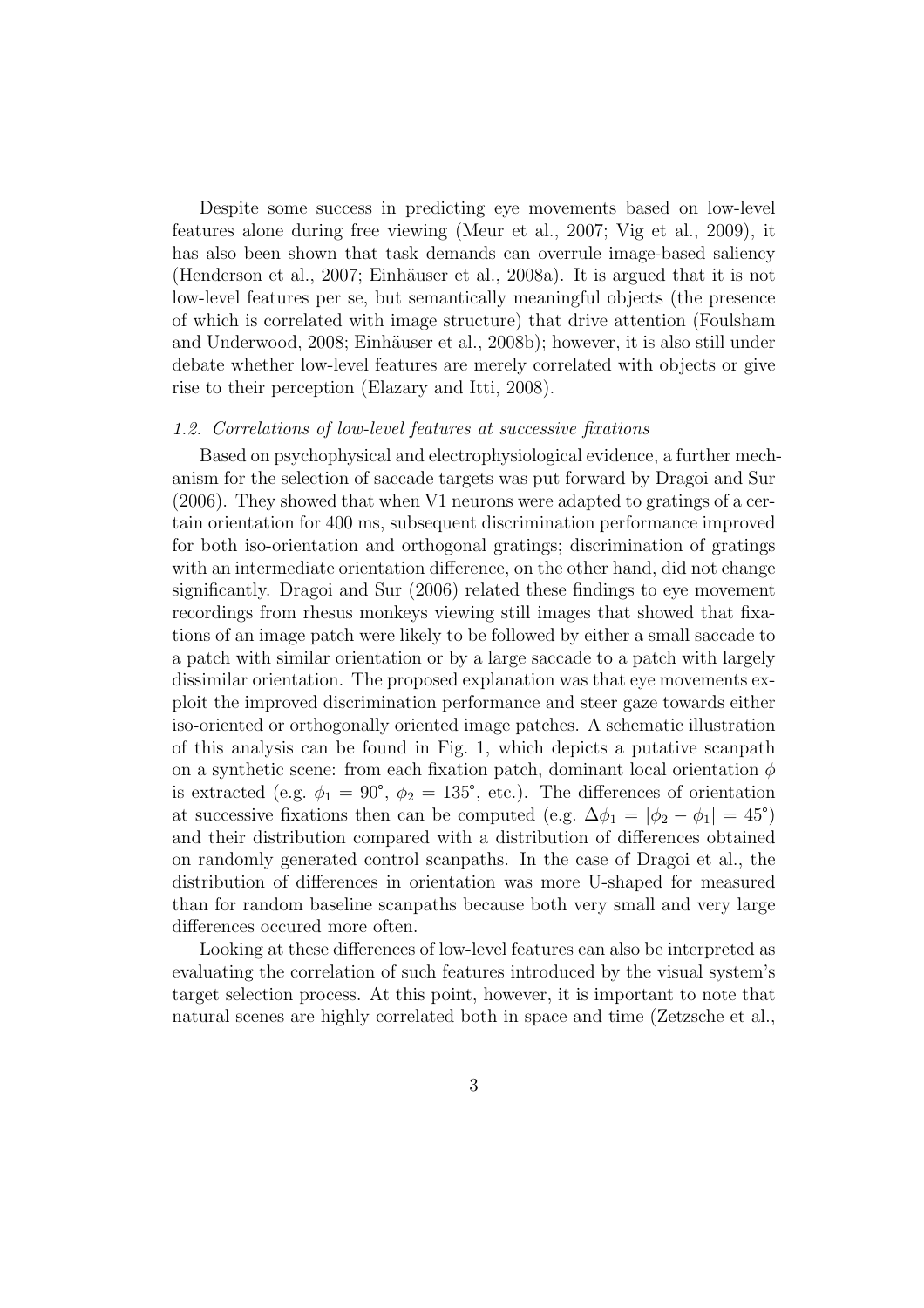

Figure 1: Schematic illustration of the analysis for a synthetic scene; real data was measured on natural videos. Low-level features (here: orientation) are extracted from each fixated image patch and their differences along the scanpath are computed.

1993; Simoncelli, 1997); it is therefore crucial to carefully discriminate these image-inherent correlations from those that are due to eye movements.

If we found such eye movement–induced correlations indeed, we could also understand them as a contribution of low-level features at the current centre of fixation to the selection of the next saccade target. This is of particular interest to the prediction of eye movements: here, it were not sufficient anymore to look at a saliency map that is independent of current eye position. On the contrary, information from the current eye position would be required to determine where the eye will look next. Similar analyses of oculomotor tendencies such as saccadic amplitude and direction, fixation duration, and the bias towards the centre of the stimulus have shown that such factors can significantly improve feature-based models of eye guidance (Tatler and Vincent, 2009b,a).

In the remainder of this paper, we will apply the technique of looking at feature differences at successive fixations to a large set of eye movement data from human subjects watching high-resolution video clips. To use video clips instead of still images has the advantage that viewing conditions are more natural; on still images, a few fixations might suffice to capture all relevant scene information, after which image sampling might become idiosyncratic. For further work on eye movements on dynamic natural scenes, we refer to e.g. Tseng et al. (2009); Carmi and Itti (2006); Stelmach and Tam (1994).

To extend the analysis, we did not only look at local orientation, but systematically investigated other low-level features as well. In particular, these were brightness, colour, and motion. Even though the choice of these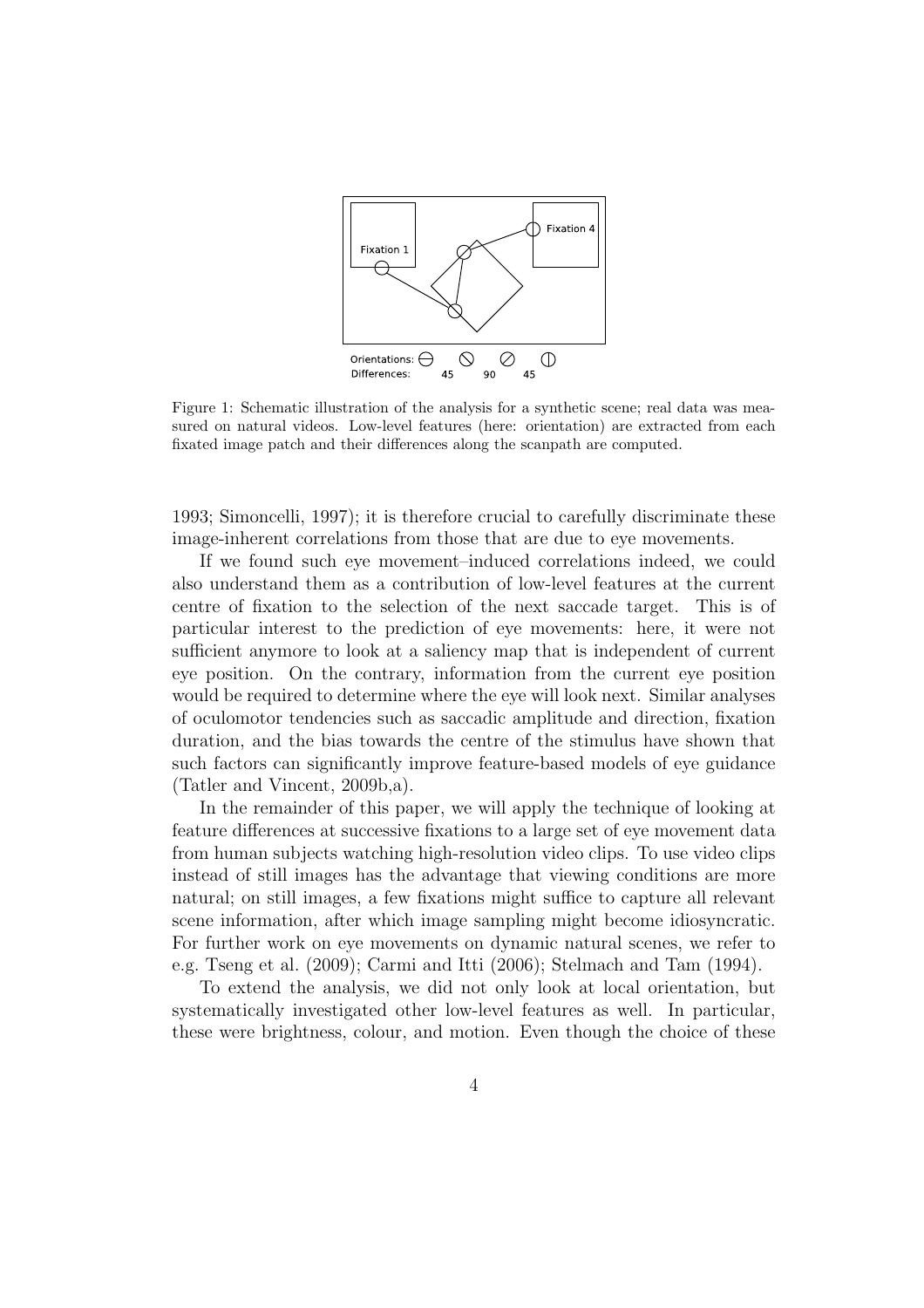features might be arbitrary to a certain extent, there seems to be a general consensus that these features are extracted at an early stage in visual information processing (Adelson and Bergen, 1991). Furthermore, we analysed the correlation of geometrical invariants, which are basic dynamic features from a computational perspective and have been shown to be useful in understanding various phenomena in biological vision (Zetzsche and Barth, 1990; Zetzsche et al., 1993; Barth and Watson, 2000). The invariant  $H$  (see below) can also be interpreted as spatio-temporal contrast.

Finally, our analysis was performed on a spatio-temporal multiresolution pyramid (Burt and Adelson, 1983) in order to capture any effect that might be limited to a certain spatio-temporal scale.

# 2. Methods

# *2.1. Experimental setup*

18 colour video clips of 20 s duration each were recorded using a JVC JY-HD10 HDTV video camera. Clips showed outdoor real-world scenes in and around Lübeck; they had a spatial resolution of 1280 by 720 pixels and a frame rate of 29.97 frames per second (progressive scan). These image sequences were displayed at 90 Hz refresh rate on an Iiyama MA203DT 22" screen covering an area of 40 by 22.5 cm. At a viewing distance of 45 cm, the videos thus spanned a horizontal field of view of about 48 degrees and had an angular resolution of 13.4 cycles/degree. 54 subjects took part in the experiment. They were instructed to watch the movies attentively; no other specific task was given. Their eye movements were recorded using an SR Research EyeLink II tracker at 250 Hz. An initial calibration was performed prior to the experiment; after each movie presentation, an additional drift correction was performed.

#### *2.2. Eye movement analysis*

The eye tracker flags invalid samples (for example, during blinks); in a first analysis step, trials where more than 5% of samples were invalid were discarded, leaving between 37 and 52 recordings per video sequence and 844 recordings (with 42331 fixations) overall. The extraction of fixations made on dynamic scenes from such raw data is not trivial due to the occurrence of smooth pursuit eye movements (Munn et al., 2008), and our investigation of successive fixations obviously hinges crucially on a faithful detection of fixations. Therefore, we chose to implement two different fixation identification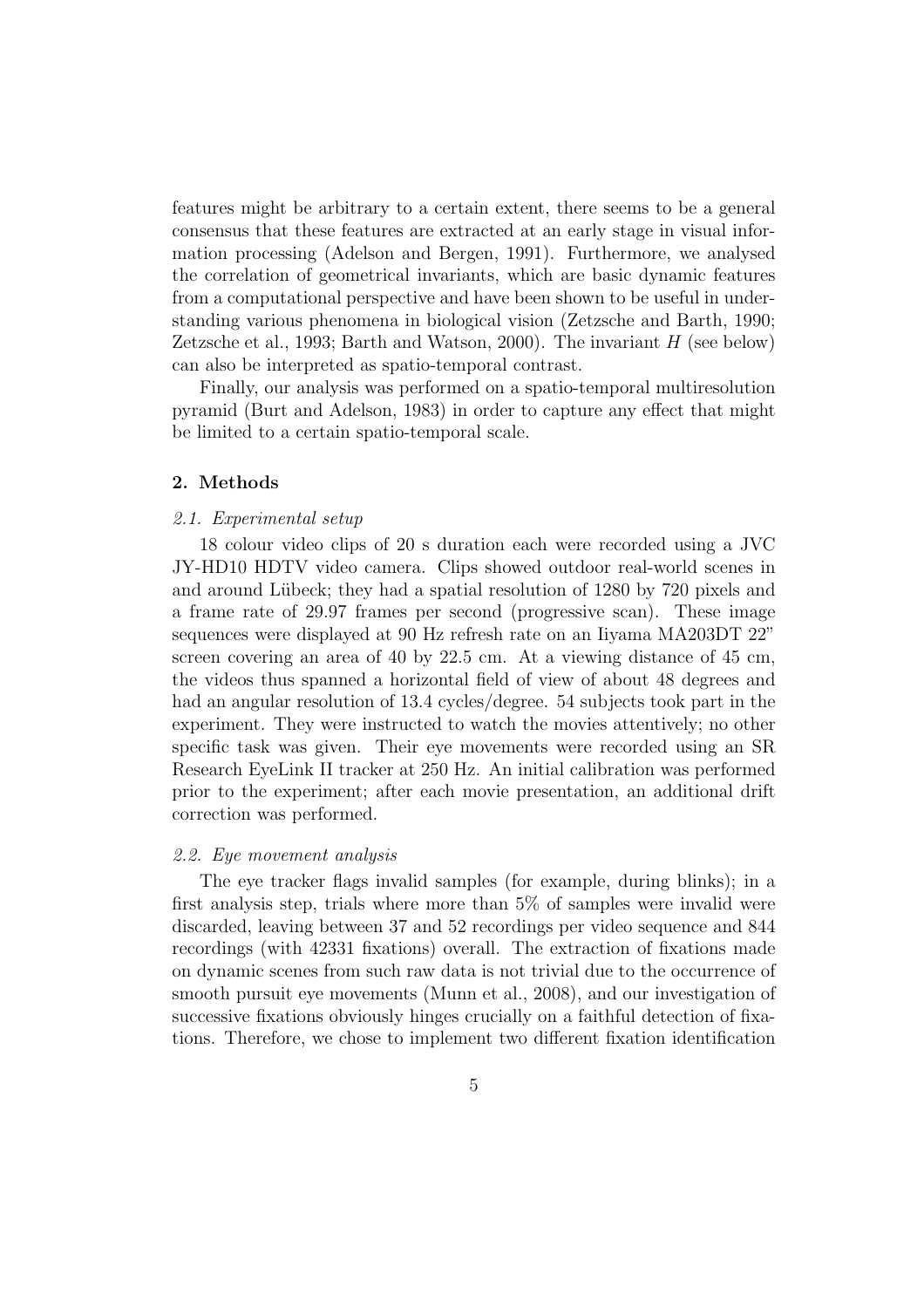algorithms, namely the GUIDe algorithm developed by Kumar (2007) and our own algorithm that combines velocity- and dispersion-based approaches: first, saccades were extracted in a two-fold procedure. To initialize the search for a saccade onset, gaze velocity had to exceed a high threshold  $\theta_1 = 138^{\circ}/s$ first; then, saccade onset and offset were defined as the points in time where gaze velocity passed a lower threshold  $\theta_0 = 17^{\circ}/s$  that is biologically more plausible but less robust to noise. From intersaccadic samples, a fixation was detected if gaze remained stationary (within 0.35<sup>°</sup>) for at least 100 ms; the  $(x, y)$  coordinates of the fixation were then computed as the mean of the stationary samples. Performance of both algorithms was validated against a randomly sampled set of 550 hand-labelled fixations; the GUIDe algorithm yielded a slightly better agreement and was therefore used for all results presented in this paper. Nevertheless, we ran the same analyses using the second algorithm and obtained qualitatively similar results. For the GUIDe algorithm, we also computed the extent to which gaze samples remained unlabelled as either fixation or saccade, which might indicate a smooth pursuit movement. About 9% of gaze samples could not be labelled reliably; however, average duration of such unlabelled episodes was 37 ms, which would be fairly short for phases of smooth pursuit, so that it was possibly often rather the transitions between (high-velocity) saccades and (low-velocity) fixations that caused problems for the algorithm. Manual inspection further revealed that some clear episodes of smooth pursuit, e.g. when a flock of birds flies by in one of the videos, were broken into a series of fixations and 'undefined' samples. However, the depicted objects are not translated rigidly, change course, etc., so that even a manual labelling would be difficult. In the context of the present study, it is not clear at any rate how smooth pursuit should be treated, since e.g. catch-up saccades would keep fixation on the same object.

# *2.3. Low-level features*

All low-level features were computed on a multiresolution pyramid constructed from the image sequence by successive blurring and sub-sampling in both the spatial and the temporal domain. In our implementation, we created 5 spatial (13.4, 6.7, 3.3, 1.7, and 0.8 cycles/degree) and 3 temporal (30, 15, 7.5 fps) scales. Except for colour, all features were determined on the luma channel (see Methods below) of the video.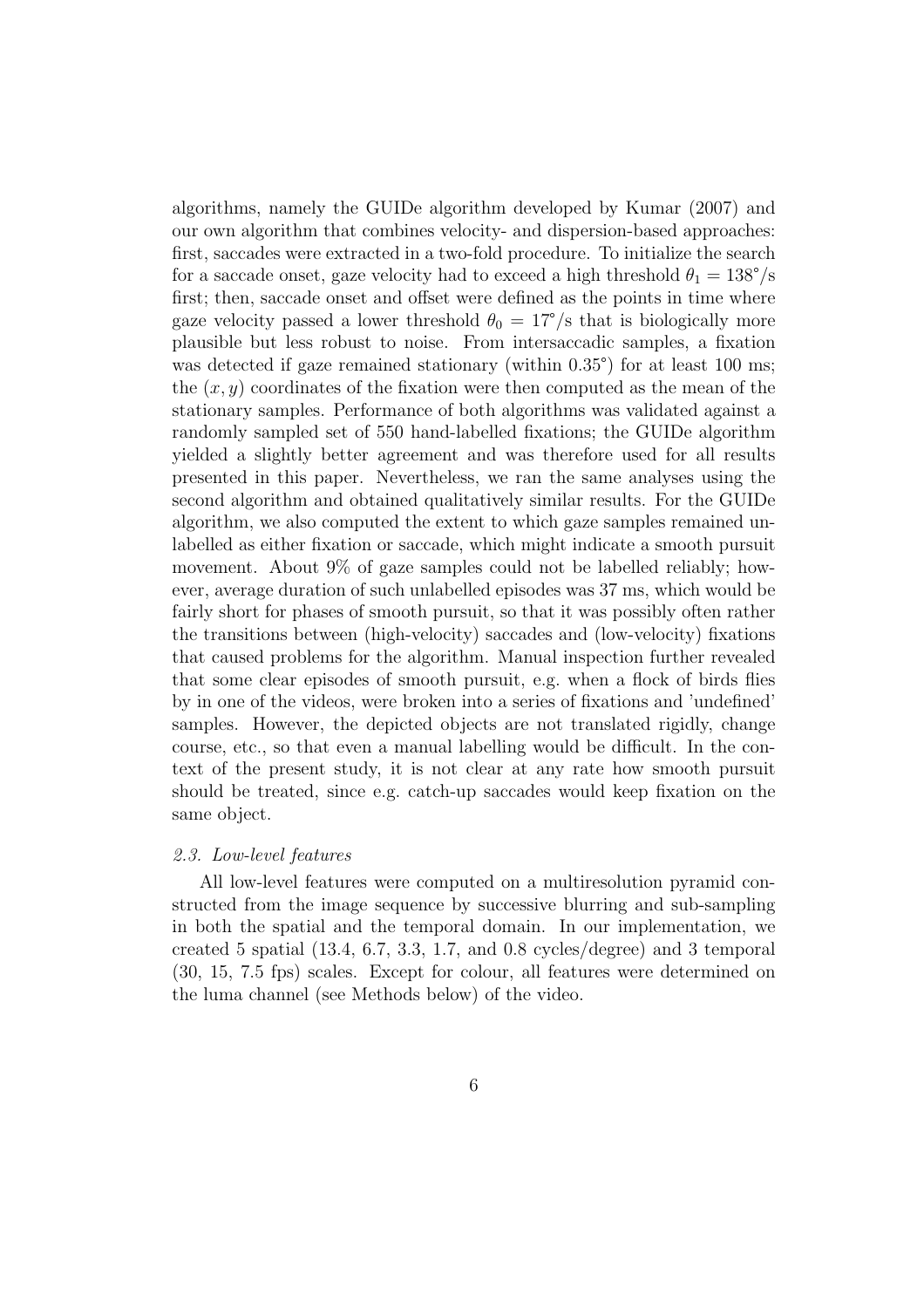*Timing of feature extraction with regard to fixation onset.* For each fixation, we extracted features from that video frame that was shown on the screen at the onset of fixation. The human visual system, however, has to base its decision where to move the eyes next on information that was available earlier already because of its sensory-motor latency. Therefore, we additionally ran all analyses again with features that were extracted at up to 200 ms (in steps of 25 ms) before fixation onset, respectively; due to the temporal correlations in the videos, results were qualitatively similar (data not shown).

*Orientation.* Local orientation was extracted using a standard technique based on the eigenvalues of the two-dimensional structure tensor  $J_2$  (for a textbook coverage, see e.g. Jähne, 1999).

$$
J_2 = \omega * \left( \begin{array}{cc} f_x f_x & f_x f_y \\ f_x f_y & f_y f_y \end{array} \right),
$$

where  $f(x, y)$  is the image-intensity function, subscripts indicate partial derivatives, and  $\omega$  is a spatial smoothing kernel applied to their products (here, an 11-tap binomial kernel was used). If the rank of  $J_2$  is zero (both eigenvalues  $\lambda_1, \lambda_2 = 0$ , the image patch is homogeneous. A rank of two  $(\lambda_1 > 0, \lambda_2 > 0)$ indicates a 2D feature, e.g. a corner. An ideal orientation corresponds to a rank of one  $(\lambda_1 > 0, \lambda_2 = 0)$ , with a direction given by the eigenvector corresponding to the zero eigenvalue. To increase robustness in the presence of noise, however, eigenvalues were not checked against zero, but against a threshold defined by the maximum eigenvalue over all image patches extracted from a video:  $\lambda_1 + \lambda_2 < \theta_1 \cdot \lambda_{max}$ ; relative size of the eigenvalues was controlled by a second threshold  $\theta_2 < \frac{\lambda_2 - \lambda_1}{\lambda_1 + \lambda_2}$  $\frac{\lambda_2 - \lambda_1}{\lambda_1 + \lambda_2}$ . We varied  $\theta_1, \theta_2$  systematically in the range 0.01–0.1 and 0.1–0.9, respectively.

*Colour.* MPEG-2 video as recorded by our camera stores colour in the  $Y'C<sub>r</sub>C<sub>b</sub>$ format with one channel corresponding to brightness and two to colouropponency information (Poynton, 2003). We directly used the intensity values from all channels.

*Velocity.* Motion estimation followed the algorithm presented in Barth (2000). It is based on the three-dimensional structure tensor J defined as

$$
J = \omega * \begin{pmatrix} f_x f_x & f_x f_y & f_x f_t \\ f_x f_y & f_y f_y & f_y f_t \\ f_x f_t & f_y f_t & f_t f_t \end{pmatrix},
$$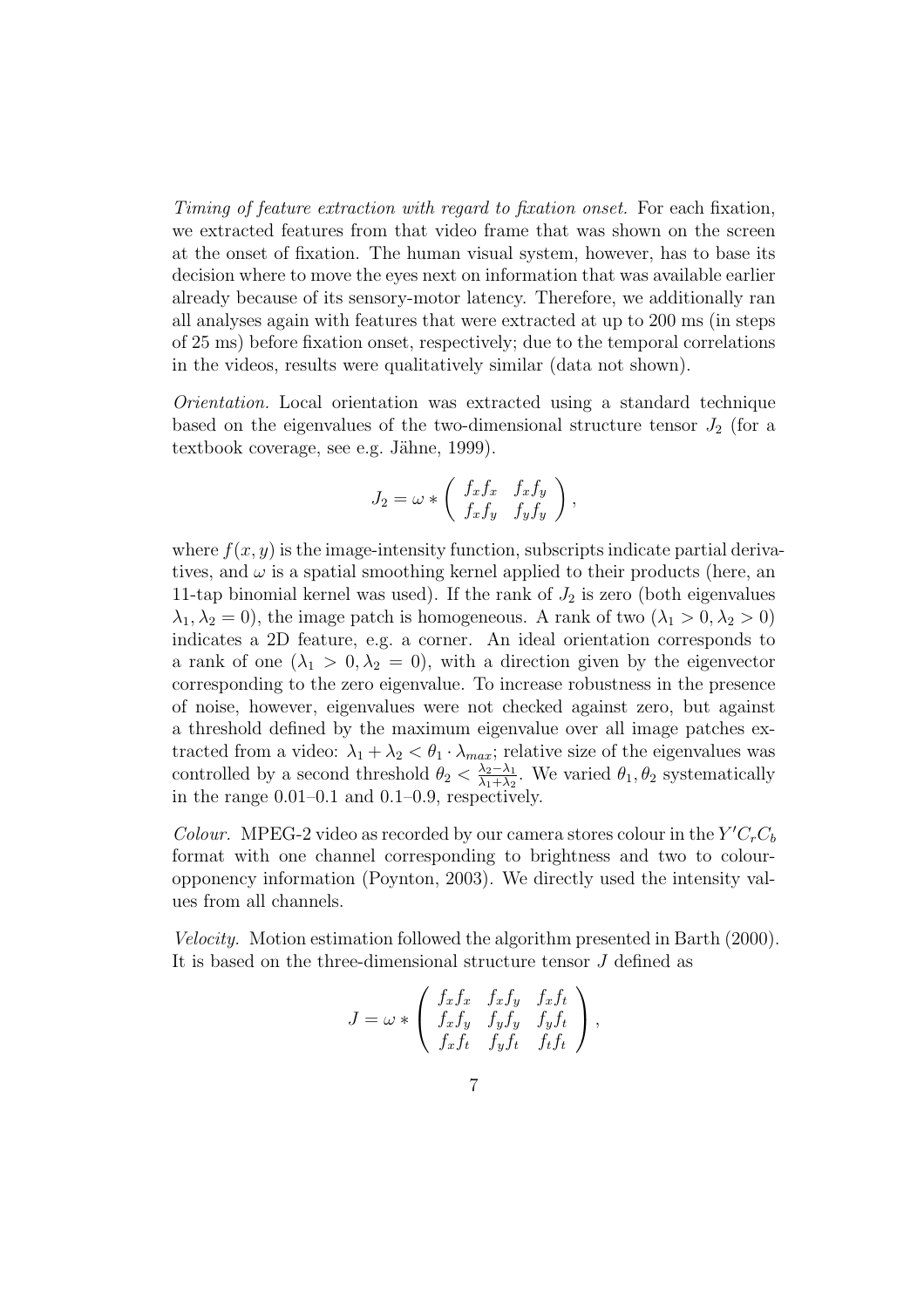where  $\omega$  is a spatio-temporal smoothing kernel (here 5-tap binomials in both space and time). Analogously to two-dimensional orientation, motion can now be computed from the eigenvalues of J (Haußecker and Spies, 1999), but a more robust method is to use the minors  $M_{ij}$  of J, obtained by eliminating row  $4 - i$  and column  $4 - j$  of J. Four different expressions of the form  $\vec{v}_1 = (M_{31}, -M_{21})/M_{11}$  can be derived and compared against each other for improved noise resilience. Velocity was computed as  $v = \sqrt{v_x^2 + v_y^2}$  and locations where  $v$  was less than  $1\%$  of the maximum velocity in that video frame were discarded. Finally, results were smoothed with a Gaussian kernel with length 15,  $\sigma = 3$  pixels.

*Geometrical invariants.* We also computed geometrical invariants that have been shown to be useful in understanding biological vision (Barth and Watson, 2000); they have also been used to predict eye movements before (Zetzsche et al., 1998; Böhme et al., 2006; Vig et al., 2009):

$$
H = 1/3 \operatorname{trace}(J) = \lambda_1 + \lambda_2 + \lambda_3
$$
  
\n
$$
S = |M_{11}| + |M_{22}| + |M_{33}| = \lambda_1 \lambda_2 + \lambda_2 \lambda_3 + \lambda_1 \lambda_3
$$
  
\n
$$
K = |J| = \lambda_1 \lambda_2 \lambda_3.
$$

From these invariants, the *intrinsic dimensionality* of the image sequence can be inferred (Zetzsche and Barth, 1990). The intrinsic dimension of a signal at a particular location is the number of directions in which the signal is locally non-constant.  $H > 0, S = K = 0$  indicates an il D feature such as an edge,  $S > 0, K = 0$  indicates an i2D feature such as a corner or a transient edge, and transient corners are  $i3D$  and have  $K > 0$ . An example image for invariant  $S$  is shown in Fig. 2.

#### *2.4. Artificial scanpaths as baseline measure*

To be able to compare our results against a baseline measure, we created random sequences of fixations, or scanpaths. However, real scanpaths have certain characteristics that need to be taken into account. For example, the distribution of saccadic amplitudes that subjects made on our stimuli (see Fig. 3(a)) is heavily skewed (mean amplitude is  $7.4^{\circ}$ , median is  $5.6^{\circ}$ ). Because natural scenes show spatio-temporal correlations that vary with distance (Zetzsche et al., 1993; Simoncelli, 1997), see also Fig. 3, any correlations found along the scanpath might be due to these image-inherent correlations alone. Furthermore, it is a well-known fact that human gaze prefers image patches with high local structure, such as edges, corners, or motion. This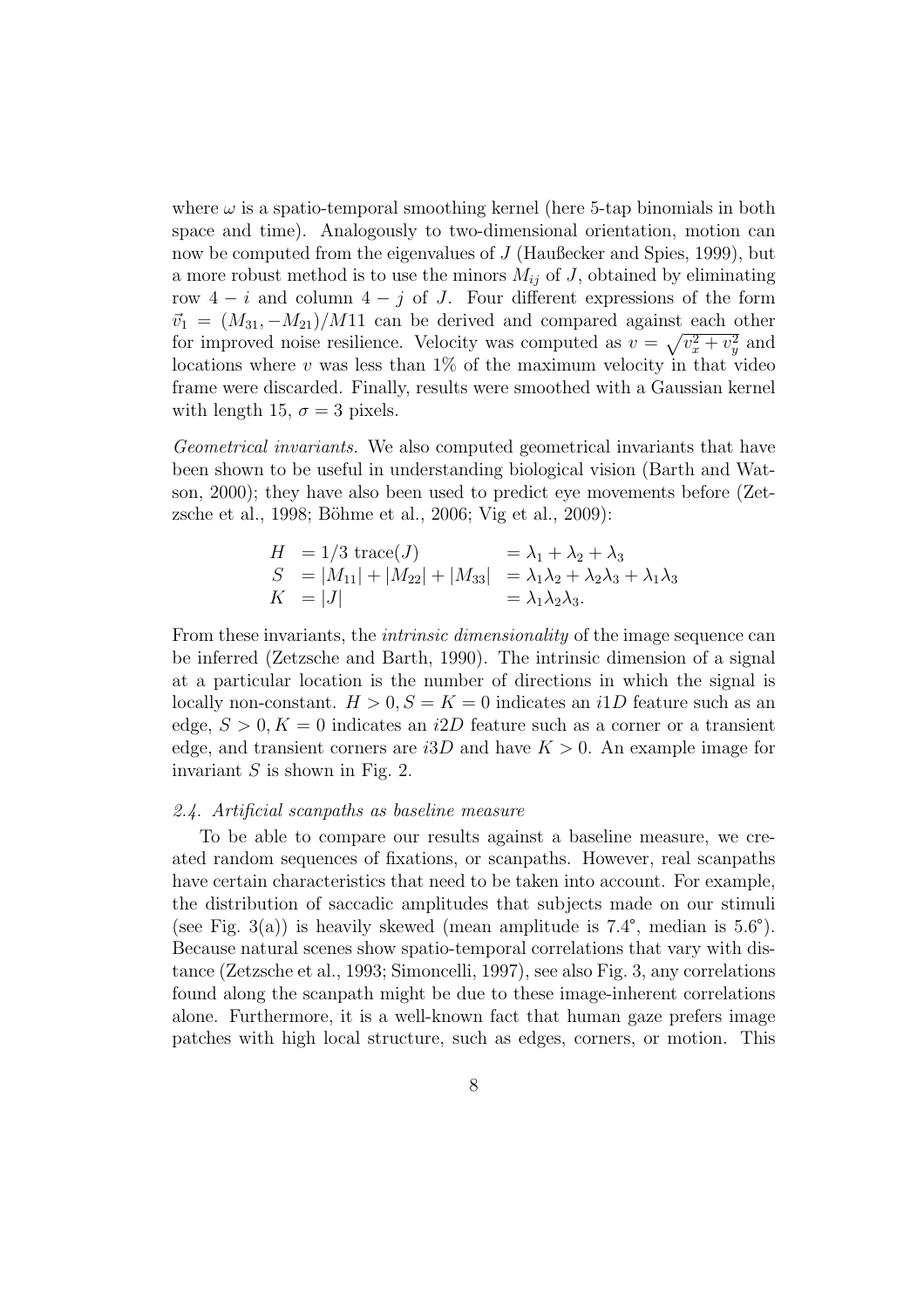

Figure 2: Left: Still shot from one of the movies used in our experiment. Right: Corresponding image of geometrical invariant S. Non-white locations change in at least two spatio-temporal directions (brightness thresholded and inverted for better legibility).

repulsion from homogeneous areas is of particular importance in the context of the orientation feature since orientation cannot be reasonably extracted from such areas.

In order to disambiguate these effects, we created four different sets of baseline scanpaths with a different similarity to the recorded scanpaths. A graphical illustration of these control conditions is given in Fig. 4.

*"Random".* Fixation durations were copied from real scanpaths, but image coordinates of fixations were uniformly sampled across the whole scene, resulting in a mean saccadic amplitude of 19°. Thus, in this condition neither saccadic amplitude nor the set of fixated patches remained the same as in the real scanpaths.

*"Same lengths".* Saccade lengths were copied from real scanpaths, but direction was randomized; most correlations inherent in natural scenes were therefore conserved, but the image patches from which features were extracted were random.

*"Scrambled".* In this condition, the order in which a subject fixated a series of image patches was shuffled. This yielded a different distribution of saccadic amplitudes (mean 13°, almost twice as large as that of the original distribution), but the set of fixation coordinates  $(x, y)$  remained constant. Note that this does not imply that fixated image patches were exactly the same; because of moving objects and illumination changes over time, features at  $(x, y, t_1)$  and  $(x, y, t_2)$  might differ for  $t_1 \neq t_2$ .

*"Synthetic".* All the above conditions are based on data from a single trial (combination of one subject and one movie) per output scanpath. Using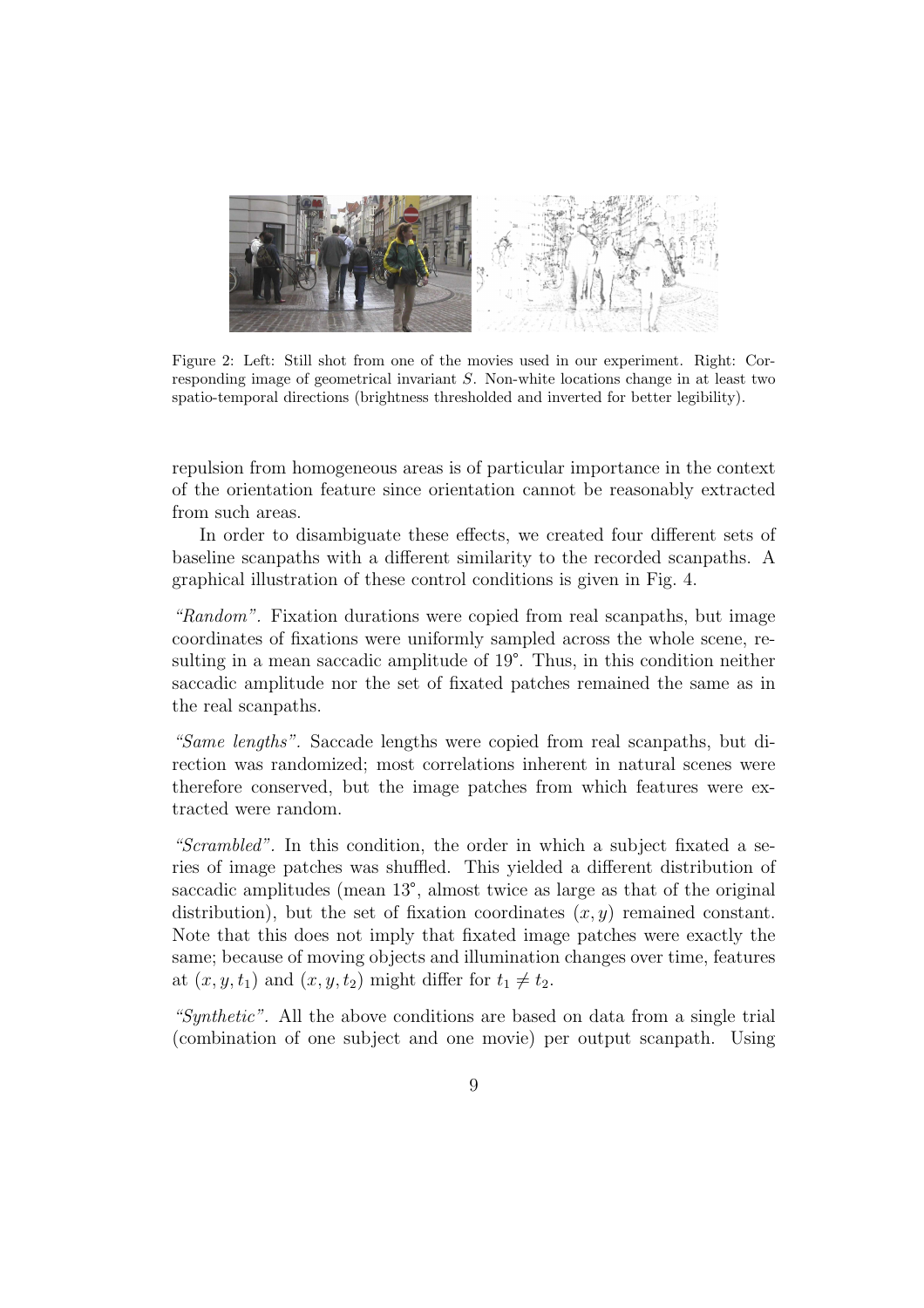

Figure 3: a) Distribution of saccadic amplitudes on our set of videos that were displayed at a size of 48 by 27 degrees visual angle. About 1% of saccades had an amplitude of more than 30 degrees (not shown here). b) Log-plot of joint distribution of saccadic amplitudes and angles. There is a strong bias towards horizontal and vertical saccades. c) Imagebased correlation of local orientations on the highest spatial scale (13.4 cycles/deg). The bottom-left corner corresponds to the correlation of a pixel with itself, which is 1.0 by definition. At longer distances (above 0.5 to 1 degree), correlations drop to chance level; notable is the anisotropy that correlations decay more slowly along the horizontal axis. d) Image-based correlation of local orientations for a middle spatial scale (3.3 cycles/deg). Again, correlations are anisotropic.

data only from a single subject, it is impossible to change the scanpath (i.e. generate an artifical scanpath) while keeping constant both the set of fixated patches and the spatio-temporal distances between these fixations. However, by mixing scanpaths made by different observers on the same video,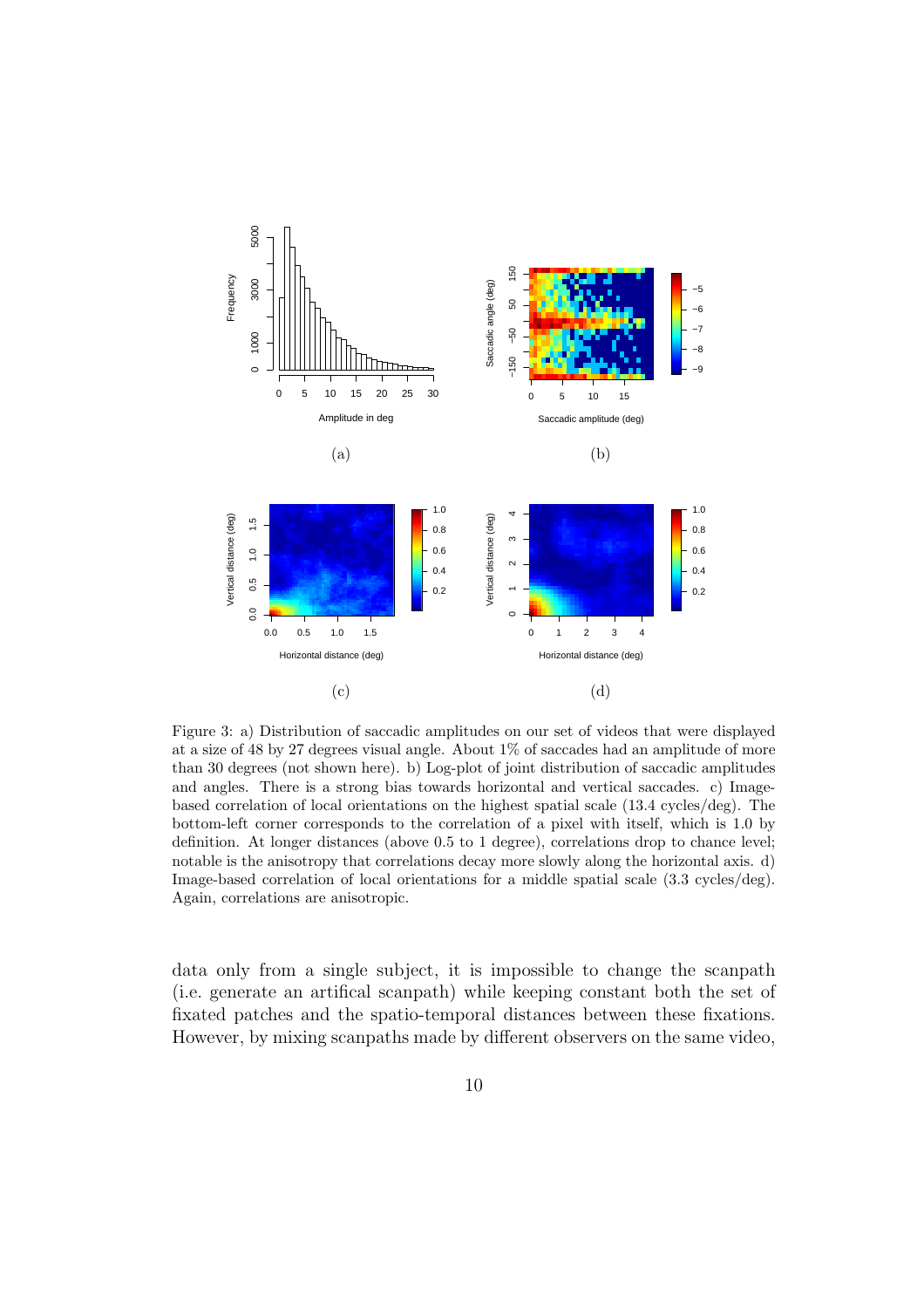

Figure 4: Illustration of the control conditions ("random" not shown). a) Measured scanpaths from two subjects (solid line / dashed line). b) "Scrambled": fixations are the same, but their order is randomized. c) "Same lengths": the fixation locations (except for the start position) are random, but the connecting saccades have the same amplitudes as in the "original" condition. d) "Synthetic": using scanpaths from several subjects, both the set of fixated locations and the joint distribution of saccadic angles and amplitudes are approximated (in this small sketch, only amplitudes are similar); no saccadic segment occurs in the "original" scanpaths. Note the fixation from a putative third subject in the top right corner.

both these characteristics can be approximated simultaneously. Consider a sequence of two fixations made by subject A:  $f_A(n) = (x_A(n), y_A(n)), f_A(n+$  $1) = (x_A(n+1), y_A(n+1))$  with a distance  $\Delta_A(n) = (x_A(n+1)-x_A(n), y_A(n+1))$  $1) - y<sub>A</sub>(n)$  (for simplicity, we ignore time in this example). In an artificial scanpath  $S$ , we would then want to model a pair of fixations with the same distance (since  $\Delta$  is a vector-valued function, this also includes the angle between the two fixations),  $f_S(n) = (x_S(n), y_S(n)), f_S(n+1) = f_S(n) +$  $\Delta_A(n)$ . Furthermore,  $f_S(n)$  and  $f_S(n + 1)$  should not be random points, but real fixation points. Given a sufficient number of scanpaths from other subjects, it is not unlikely to find (at least approximately) such a pair of fixations, e.g. from subjects B and C:  $f_B$ ,  $f_C = f_B + \Delta_A(n) + \epsilon$ , that we can use for our "synthetic" scanpath:  $f_S(n) := f_B$ ,  $f_S(n+1) := f_C$ . Care has to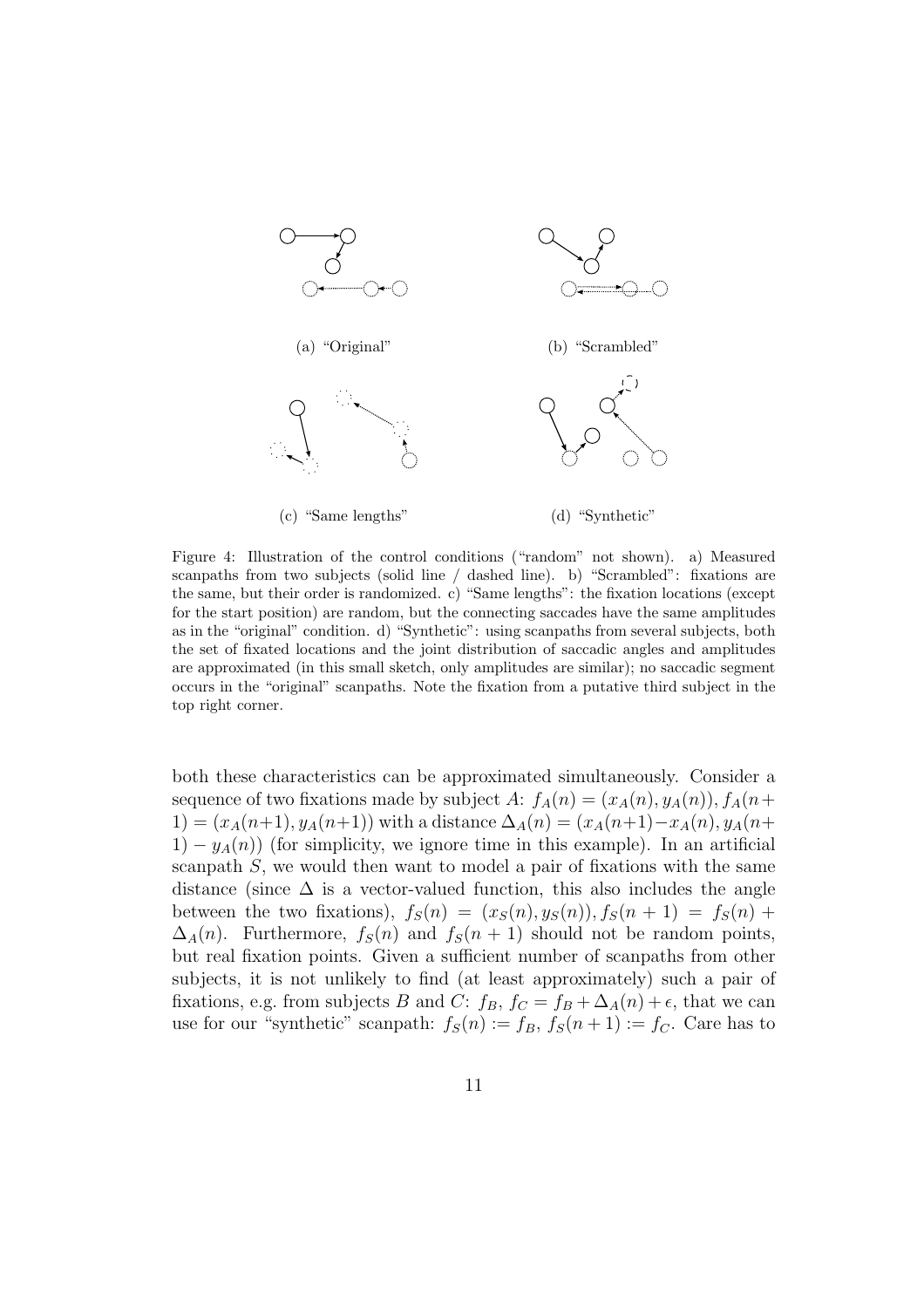be taken, however, that the artificial scanpath does not coincidentally become a mere copy of original scanpath segments, i.e. that there is no subject X with fixations  $f_X(n) = f_B$ ,  $f_X(n+1) = f_C$ .

In practice, "synthetic" scanpaths were created as follows. An output scanpath was initialized with the first fixation of an original scanpath. Then, the same number of fixations as in the input scanpath was generated by sampling pairs of angles and amplitudes from the joint distribution over the original scanpaths (see Fig.  $3(b)$ ); for each sample, we searched among all observers' fixations for one with a similar distance at a similar angle to the current fixation (tolerances were 0.2 degrees of amplitude and 10 angular degrees). Because of moving objects, the image patch around one fixation point might look different over time, and therefore we initially searched only among those fixations that had been made at a similar point in time (tolerance 0.5 s). As mentioned above, theoretically it would be possible to end up with an exact copy of the input scanpath, since that copy trivially mimicks both saccadic amplitudes and angles and the set of fixation points. Therefore, a further constraint was that no sampled pair of saccade onset and offset was also part of any of all subjects' original scanpaths (again with a tolerance of 0.2 degrees). Obviously, these conditions could not always be fulfilled: even a large data set of fixation points is relatively sparse on the screen (the screen measures about 1300 deg<sup>2</sup>; at a spatial tolerance of 0.2 deg, a single fixation point covers only 0.01% of this area), and certain combinations of angles and amplitudes might take a scanpath outside the borders of the video, which is clearly nonsensical. In these cases, sampling from the joint distribution was repeated up to 10 times and the tolerance for "similar" time points was gradually relaxed until a matching fixation patch could be found. The C++ source code for this algorithm is available upon request.

To assess how closely the original distribution of saccade length and direction was approximated, we computed the Kullback-Leibler divergence between the original distribution and those generated by the baseline conditions. For a reference point, we also computed the KLD of one half of the original data set to the other half. Results were 1.19, 0.4, 0.08, 0.07, and 0.05, respectively (for "random", "scrambled", "lengths", "synthetic", and "original"). These results show that the "synthetic" scanpaths are only an approximation to the original scanpaths, but model the saccade characteristics of original scanpaths more closely than those in the "lengths" condition, even though they consist only of real fixation points (in the "lengths" condition, fixation points are random).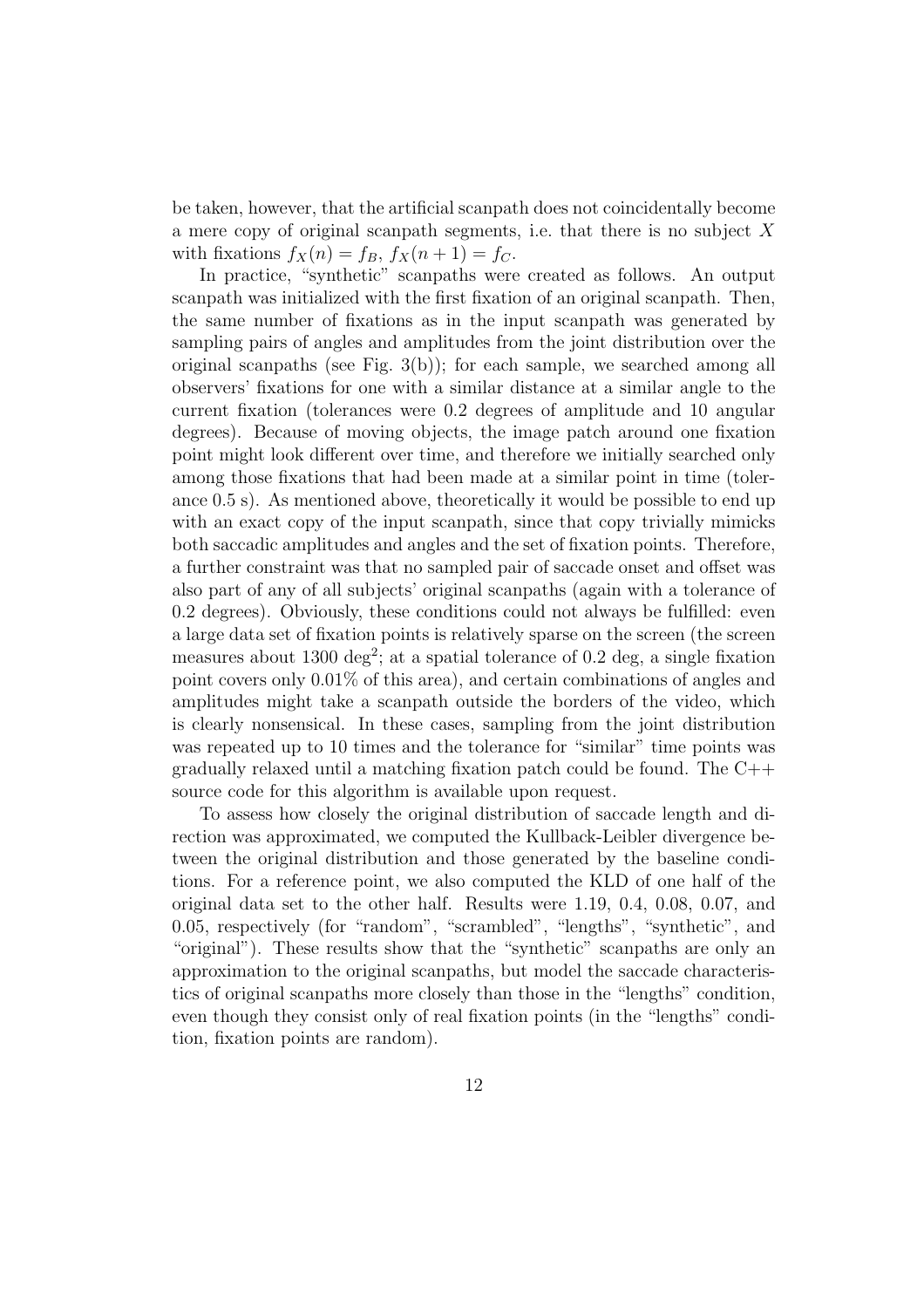

Figure 5: Example of probability and empirical cumulative distribution functions (ECDF); here, the distribution of orientations is plotted.  $F_n(x)$  denotes the proportion of samples having a value of less than or equal to x, e.g. 50% of samples have an orientation between -90 and 0 degrees. Peaks in the probability distribution (left panel) correspond to a steep slope in the ECDF (right), e.g. at  $-90$ , 0,  $+90$  degrees.

In summary, by introducing the concept of synthetic scanpaths, we can avoid the shortcomings of random and scrambled scanpaths and, in addition, match the natural distribution of saccade length and direction.

#### 3. Results

To see whether the features along scanpaths made by human observers are correlated beyond the level that is to be expected from image-inherent spatio-temporal correlations alone, we have to compare the distributions of feature differences along the "original" scanpaths with distributions based on the control scanpaths. Because of random fluctuations, finding subtle differences in raw distributions is quite hard; we therefore look at the empirical cumulative distribution functions  $F_n(x) = \frac{1}{n} \sum_{i=1}^n I_{X_i \leq x}$ , where  $I_{X_i\leq x} =$  $\begin{cases} 1 & \text{if } X_i \leq x \\ 0 & \text{otherwise} \end{cases}$ , which integrate over difference magnitude.

As an example, consider the two distributions of orientation values in Fig. 5. The solid line depicts the distribution of orientations at human fix-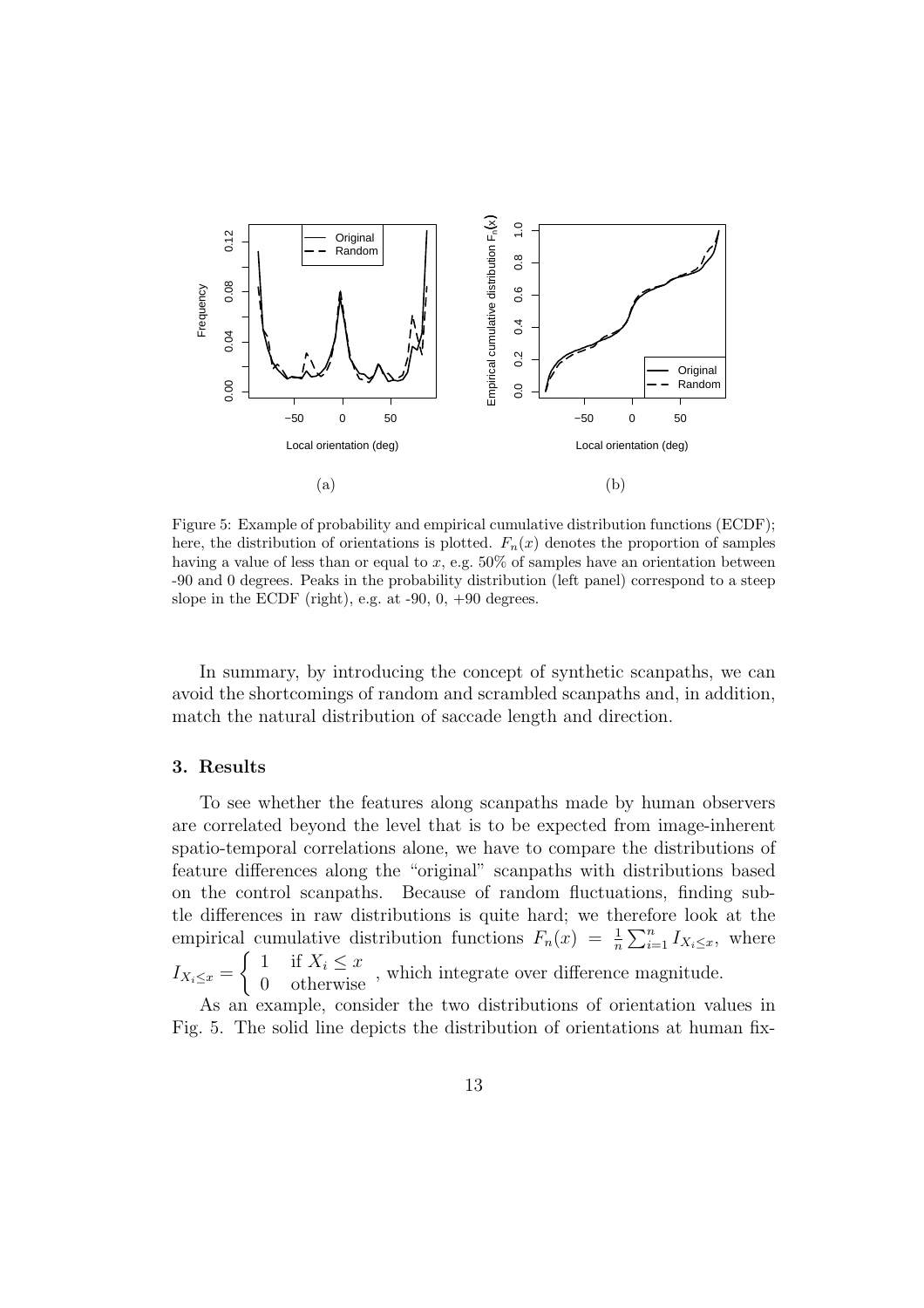ation points and the dashed line those at random control points; the dominance of the horizontal  $(\phi = 0^{\degree})$  and vertical  $(\phi = \pm 90^{\degree})$  axes is a well-known property of natural scenes and can therefore be found both in human and random data. The ECDF (shown in the right panel) at  $x$  tells us what proportion of samples have a value of less than or equal to x, e.g. about  $50\%$ of samples have an orientation between -90 and 0 degrees. Peaks in the probability distribution (left panel) correspond to a steep slope in the ECDF (e.g. for the cardinal axes); low  $p(x)$  values correspond to plateaus (e.g. for oblique orientations). Based on the ECDF, the Kolmogorov-Smirnov test statistic  $D_{ij} = \sup |F_i(x) - F_j(x)|$  denotes the maximum distance of two cumulative distributions on the y-axis. In our example in Fig. 5, this maximum distance is 6.3%: around 82% of samples in the "original" distribution have an orientation of less than  $x = 80$  degrees, but the dashed "random" curve has reached more than  $88\%$  at this point already.

Depending on the number of samples in the distributions, every such distance  $D_{ij}$  is then assigned a probability p to test for statistical significance. Since the Kolmogorov-Smirnov test is valid only for continuous distributions, but the low-level features colour and invariants are represented by discrete values, we performed a 1000-fold bootstrap test and report 95% confidence interval values.

We should take statistical tests with a grain of salt, though. Overall, we have almost 500 conditions  $(5 \cdot 3 \text{ spatio-temporal levels}, 8 \text{ different features})$ with varying parameters, 4 types of control scanpaths). Even at a significance level of  $p = 0.01$ , this implies that we have to expect around 5 conditions with presumably significant results, even if there was no underlying effect. Therefore, we carefully have to look out for systematic effects, i.e. those that are robust against scale or parameter changes. Also, because of the high number of samples, even miniscule effects can show up as highly significant.

In the following, we will present and discuss some representative findings. We will start out with orientation and colour because here the analysis is straightforward; results for motion and the geometrical invariants need more consideration.

The evaluation of local orientation poses the problem that the threshold  $\theta_1, \theta_2$ , which separate oriented from homogeneous patches, have to be defined. We systematically varied these parameters and found, not surprisingly, that for low orientation specificity ( $\theta_1 = 0.02, \theta_2 < 0.4$ ), random noise dominates the measurements and the control conditions cannot be distinguished from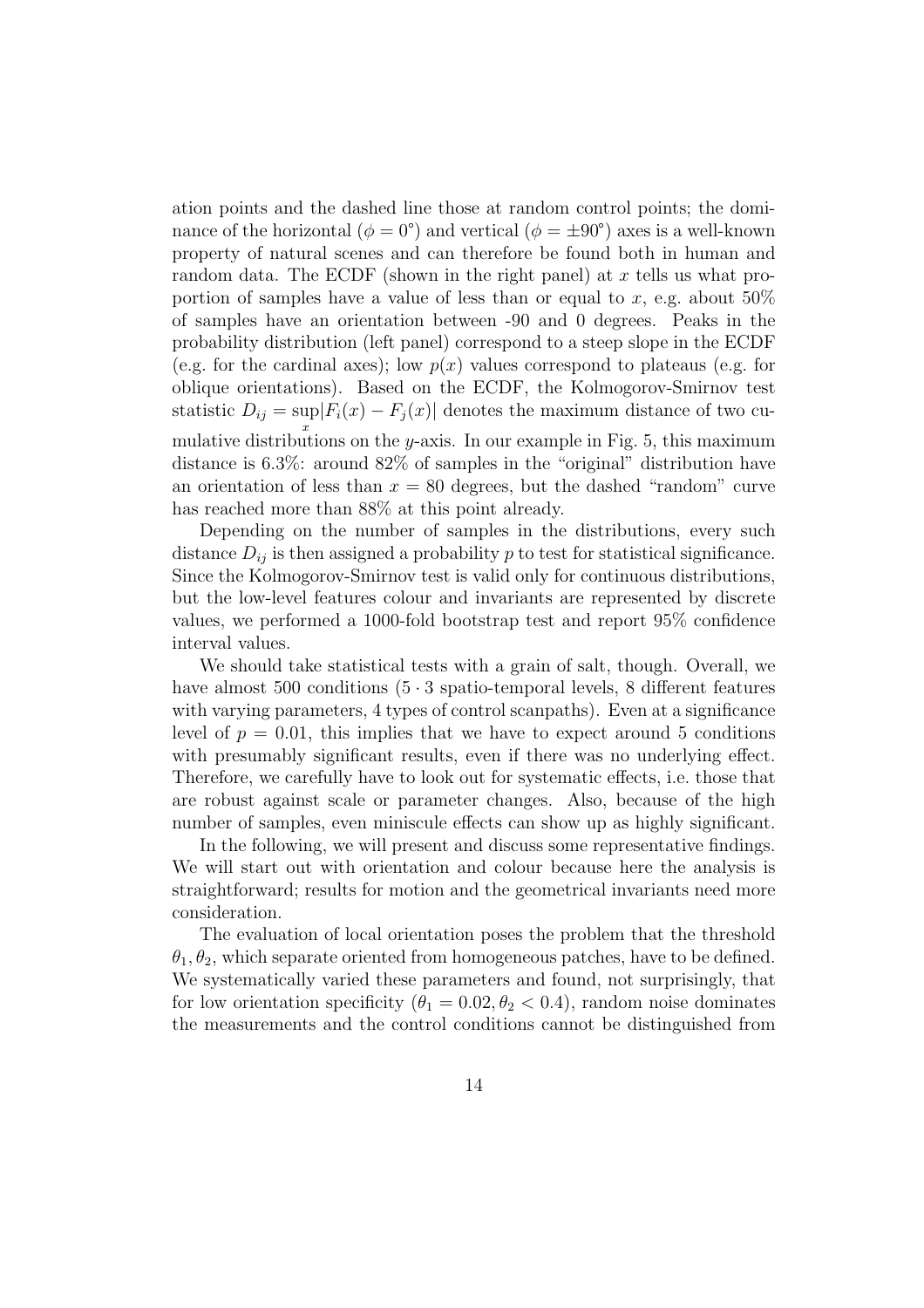

Figure 6: Results for local orientation. a) ECDF for differences of orientations on the second spatial, first temporal level. The "random" and "scrambled" conditions strongly differ from the original data in their saccadic amplitudes and therefore also differ in their orientation differences. The "same lengths" condition is closer, but still different at around significance level  $(D = 6.0\%, p < 0.017)$ ; "synthetic" scanpaths show no such difference  $(D = 4.0\%, p > 0.18)$ . b) Maximum distance between original data distribution and control conditions for different spatial scales (first temporal scale; results are similar for other temporal scales). The "synthetic" condition is always closest; "random" is particularly different on the lower-frequency scales.

the "original" condition. At e.g.  $\theta_1 = 0.05, \theta_2 = 0.8$ , however, reliability of orientation estimation is high; at only about  $12\%$  of image patches can orientation be extracted then (nevertheless, the following also holds true for moderate parameter variation). Because human fixations are drawn to structured image regions, the number of strongly oriented patches decreases slightly for the "same lengths" and the "random" conditions (to about 9%).

In Fig.  $6(a)$ , the distributions of orientation differences along the scanpaths are plotted for one exemplary spatio-temporal scale. Clearly, the "scrambled" and the "random" conditions are very different from the original data. In these conditions, the saccadic amplitudes changed drastically and hence, also the distance-determined correlations of the image patches changed. The "same lengths" condition mimicks the original data more closely, but is still different almost at significance level  $(D = 6.0\%, p < 0.017)$ ; however, only when the image-based correlations are fully modelled in the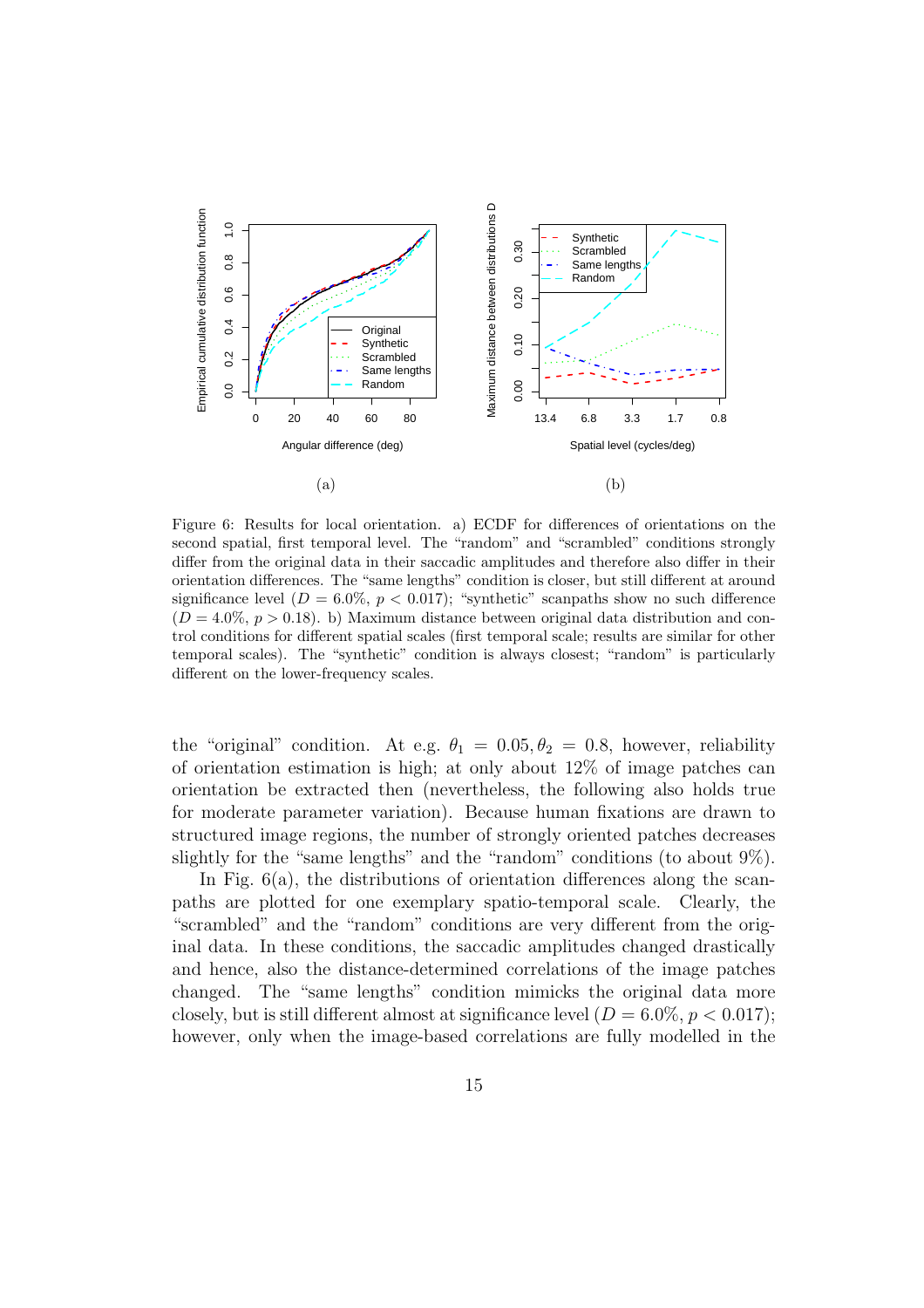

Figure 7: a) ECDFs of colour differences on the fourth spatial, first temporal level. The "synthetic" condition shows no significant difference to the original data ( $D = 0.7\%$ ,  $p > 0.07$ . b) Maximum distance between original data distribution and controls for different spatial scales.

"synthetic" condition and even the angular distribution of saccades is taken into account, the difference to the human data vanishes. Compared to the "synthetic" artificial scanpaths, human subjects did not show a preference for certain orientation differences from one fixation to the next  $(D = 4.0\%,$  $p > 0.18$ ). The same pattern can be seen in Fig. 6(b), where the test statistic D is plotted for all spatial scales. The "synthetic" condition is always closest to "original", and "random" is particularly bad on the lower spatial scales.

Because Dragoi and Sur (2006) found different effects for saccades of different sizes, we also evaluated subsets of our data based on saccadic amplitude: following Dragoi and Sur, we binned saccades into small  $(< 1^{\circ})$ , medium  $(1 - 3^{\circ})$ , and large  $(> 3^{\circ})$ ; since the stimuli in our data set were much larger, we also partitioned the saccades along the median of roughly 6°. No significant differences between "synthetic" and "original" could be found in any of these subsets (data not shown).

Proceeding to the next low-level feature, colour, Fig. 7(a) shows exemplary data for the blue-difference chroma channel  $C_b$  on the fourth spatial level, but the following applies also to luma  $(Y)$  and red-difference chroma  $(C_r)$ . Here, all those artifical scanpath models with different sac-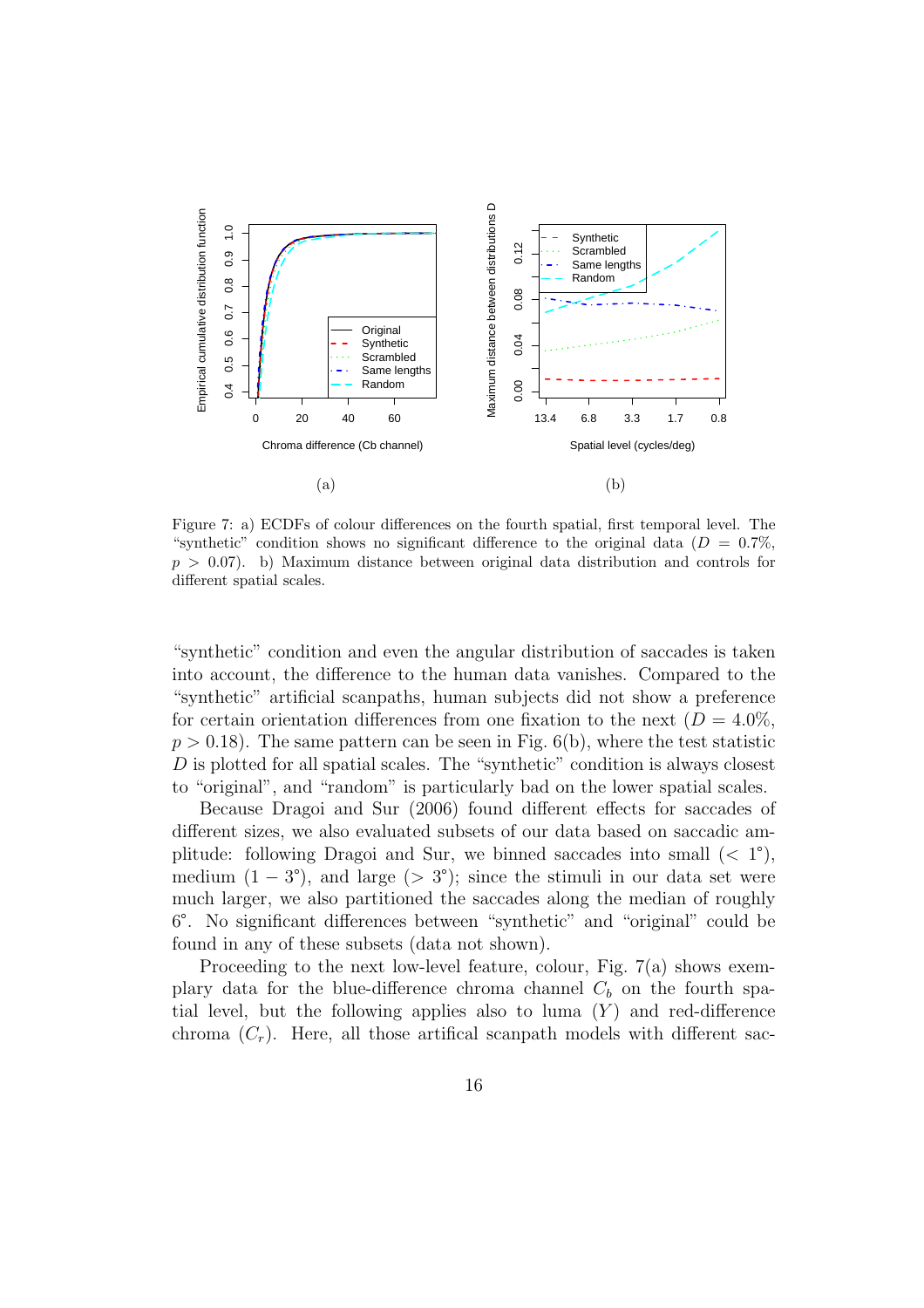

Figure 8: a) Cumulative distribution of K values at fixated image patches. The "original" condition shows a small bias towards larger  $K$  values compared to "synthetic" and a large bias compared to "same lengths". b) ECDF of differences of geometrical invariant K on the third spatial and the first temporal level. There is a statistically significant difference  $(D = 2.5\%, p < 10^{-5})$  between the "original" and the "synthetic" condition, but this difference can be explained by the difference in the underlying feature distributions (see a)).

cadic amplitudes ("scrambled" and "random") or different fixation locations ("same lengths") lead to very different colour differences along the scanpath  $(p < 10^{-5}$  on almost all spatio-temporal levels). Only the "synthetic" condition shows no significant difference to the original data  $(D = 0.7\%, p > 0.07)$ ; for this condition, no such difference can be found for any spatio-temporal level (see Fig. 7(b)) or colour or brightness channel.

In Fig.  $8(a)$ , results are plotted for the geometrical invariant K, which describes the intrinsically three-dimensional video patches such as transient corners. Similar effects could be found on several spatio-temporal levels, and we will here describe one exemplary case (third spatial, first temporal level). Statistically significant differences could not be found for invariants H and S, which correspond to intrinsically one- and two-dimensional features; these features are less sparsely distributed than  $K$  and the following discussion therefore does apply only loosely to them.

The black solid curve in Fig. 8(b), which represents the "original" data,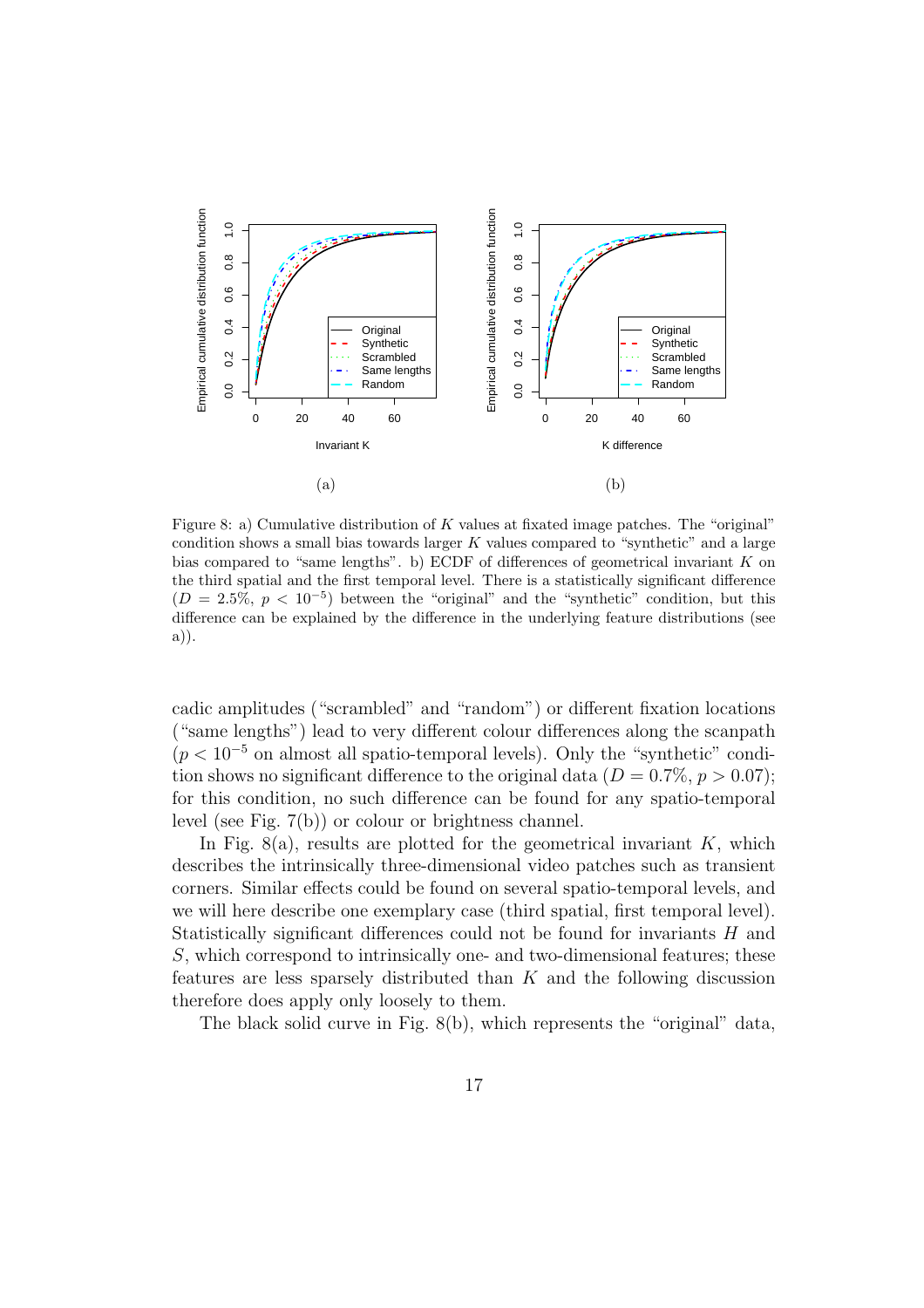saturates later than the other curves; they, in turn, have a steeper slope near  $\Delta K = 0$ . This means that in the original scanpaths, K values showed larger absolute differences. This effect is particularly strong when comparing the original scanpaths with the conditions "same lengths" and "random", which are those conditions where image patches were drawn (quasi-)randomly. The difference for the "synthetic" and "scrambled" conditions is less pronounced, but still is statistically significant  $(D = 0.9\%, p < 0.017)$ .

Let us now turn to Fig. 8(b) for an explanation. Shown here are the cumulative distributions of raw  $K$  values at fixated image patches. When comparing the "original" condition with "same lengths", we can see that there is a strong bias towards higher  $K$  values—which is in line with the observation that humans prefer to look at highly structured image regions. The image patch selection in the "same lengths" condition, on the other hand, was random and therefore showed no such bias. Although the set of image patches in the "synthetic" condition approximates the measured set of fixated image patches, some spatio-temporal uncertainty is introduced (see section 2.4), so the raw  $K$  values for this condition are slightly smaller than for the recorded data  $(D = 3.6\%;$  although these numbers cannot be compared directly, this is at least in the same order of magnitude as the distance of the distributions of  $\Delta K$ ,  $D_{\Delta K} = 2.5\%$ ).

Thus, we can state that the distribution of  $K$  at the centre of gaze is wider for human data than for artifical scanpaths; therefore, the distribution of differences along the scanpath also becomes wider. This bias of the human visual system towards image regions with higher K values, i.e. regions of changes in all spatio-temporal dimensions, can be used to reliably predict eye movements (Vig et al., 2009), regardless of the question whether this observed bias is merely a correlate of other, top-down factors such as a preference for (moving) objects. However, there is no strong evidence for a particular bias in selecting the next saccade target based on the  $K$  value at the current centre of fixation.

A similar effect could be found for the motion feature. On almost all spatio-temporal levels, there are significant differences between the original scanpaths and all control conditions. For an example, the distribution of velocity differences on the third spatial and first temporal level is shown in Fig. 9(b). Again, human subjects show a bias towards larger absolute feature differences compared to random processes, but as in the case of  $K$ , the underlying distribution is also different. As can be seen in Fig. 9(a), humans tend to fixate moving objects more often (in practice, moving objects are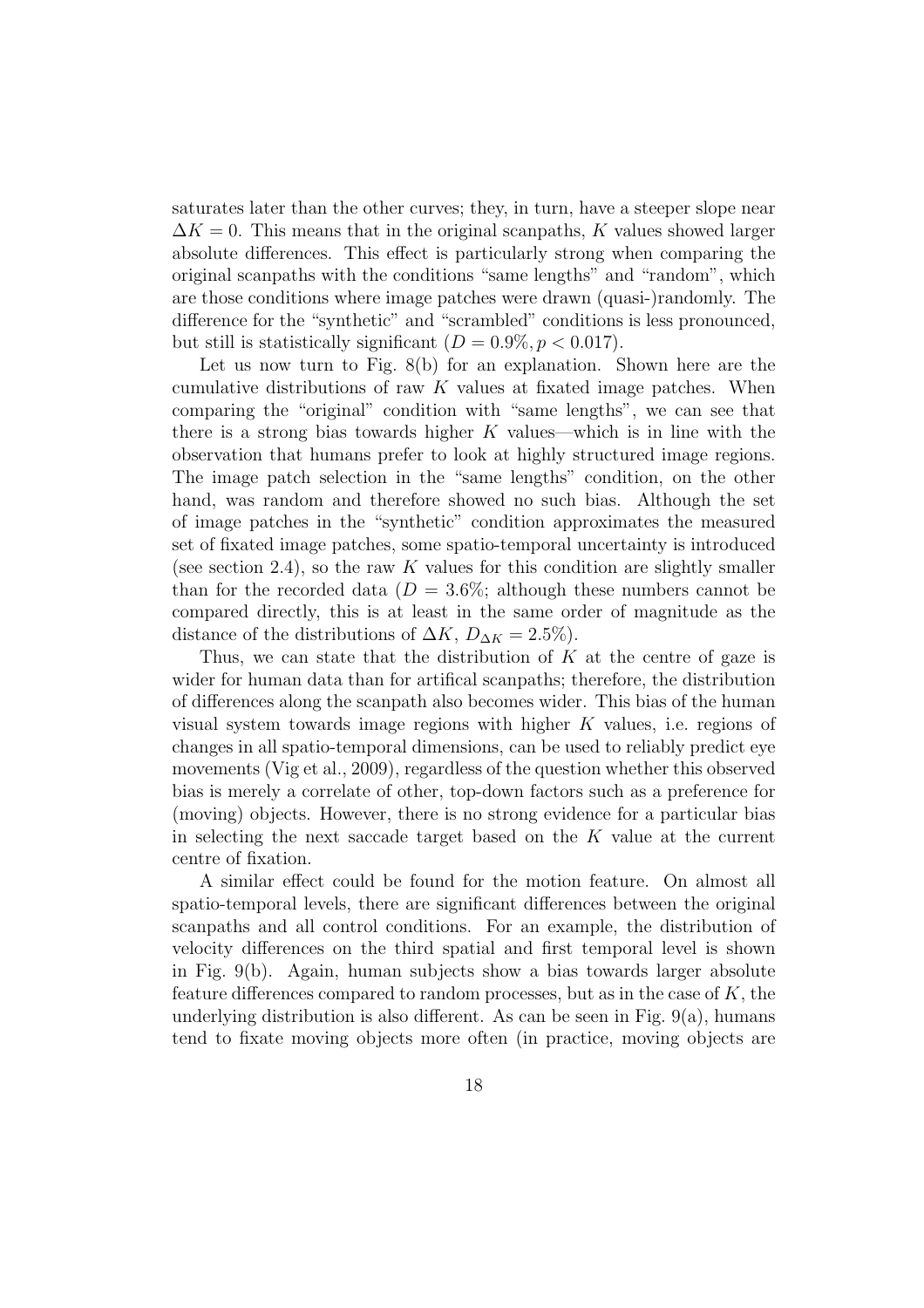

Figure 9: a) Cumulative distribution of velocities. Subjects exhibit a clear bias towards image patches with high velocities. b) ECDF of differences of velocity on the third spatial and the first temporal level. There is a statistically significant  $(D = 2.9\%, p < 10^{-5})$ difference between the "original" and the "synthetic" condition.

often followed with a smooth pursuit eye movement; see the Methods section for a discussion). Note that the difference between the "original" and the "scrambled" condition is fairly large here even though the spatial locations of the image patches stay the same. Their temporal order changes, and by definition, a moving object will be at a different place at a different time.

Summarizing our results, we can conclude that for orientation, as well as for the other low-level features, there is no significant contribution of the feature at the current centre of gaze to saccade target selection.

# 4. Discussion

The study presented here was motivated by our research on gaze prediction and gaze guidance. Previously, we had found that low-level features such as the geometrical invariants can be successfully used to predict where observers will direct their gaze in natural movies. In order to potentially improve our prediction algorithm, we investigated the correlation of a variety of low-level features across consecutive fixations. In line with earlier findings by Dragoi and Sur (2006), we found that such correlations are not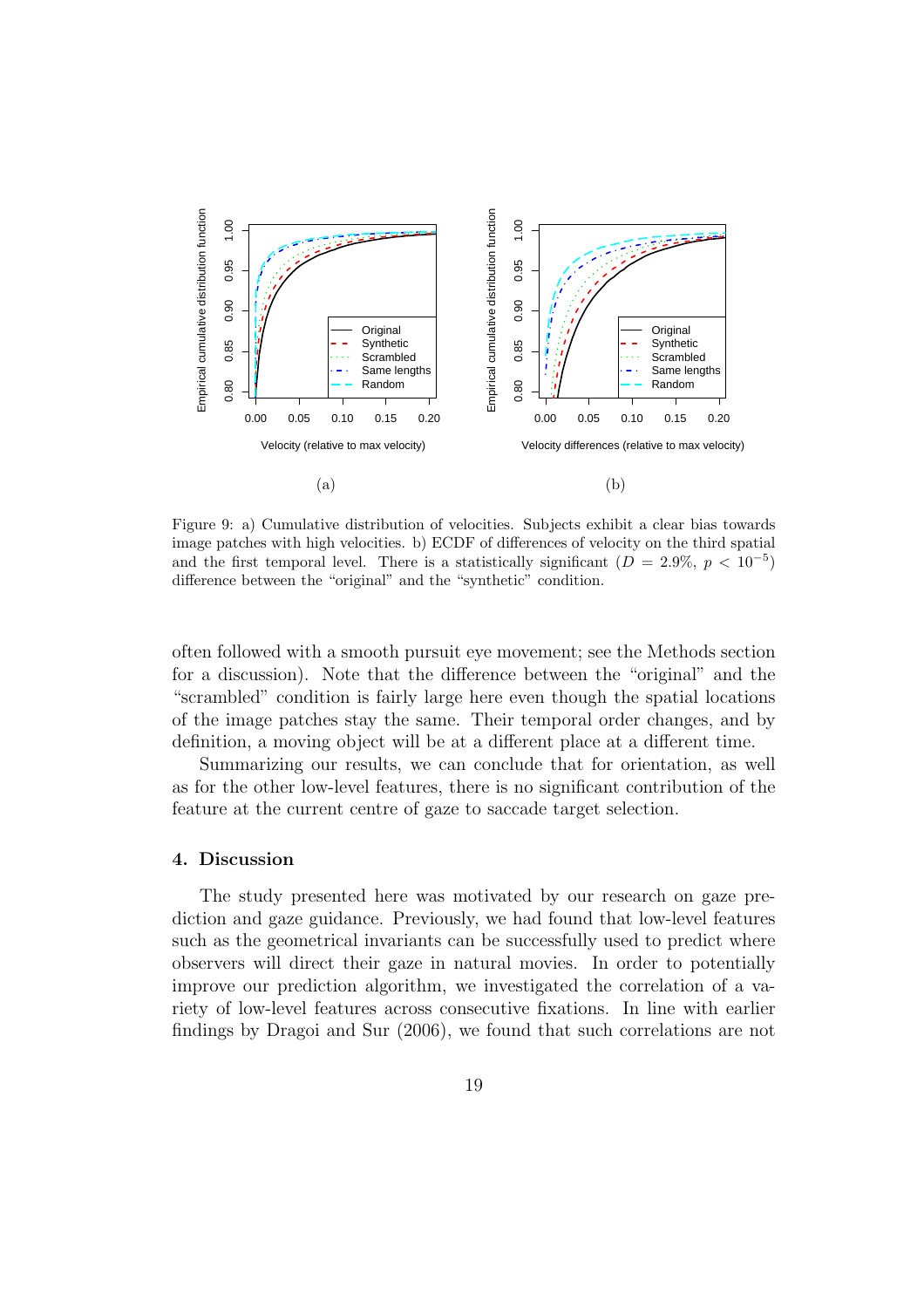random and feature differences along the scanpath exhibit systematic characteristics. However, our data does not support Dragoi et al.'s hypothesis that neural adaptation plays a crucial role in forming these characteristics; in other words, that low-level features at the centre of gaze contribute to saccade target selection.

On the contrary, we find that the correlations of features along the scanpath can be explained by two factors. First, natural scenes themselves show strong spatio-temporal correlations, and any distribution of saccadic amplitudes and angles will reproduce these correlations to a varying degree. Second, there exists a general bias in saccade target selection, e.g. the preference of human observers to look at image regions with spatio-temporal structure, which in natural scenes often corresponds to object locations.

For geometrical invariants, which describe the number of spatio-temporal dimensions that change locally, and motion, this preference resulted in a wider distribution of raw feature values at fixated patches; therefore, differences of those features at successive fixations also differed from those in control conditions. For colour and local orientation, we could find an effect only for some of the control scanpath models; when we matched saccade statistics and therefore matched the scene-inherent spatio-temporal correlations, the effect vanished.

Nevertheless, we should stress that our findings do not rule out that lowlevel features at fixation contribute to saccade target selection at all; it is possible that the human visual system might have learned to make use of a specific distribution of saccadic amplitudes and angles, which induces correlations in the sequence of fixated low-level features that may be beneficial in terms of neural adaptation. However, such a putative mechanism would require no direct knowledge of the relationship of features at fixation and potential saccade targets.

If we had found strong evidence that the visual system does indeed evaluate and compare low-level features at fixation and in the periphery, this would have been a strong argument in the ongoing debate whether top-down or bottom-up factors are more important in the control of eye movements on natural scenes. We here find no indicator that low-level features are explicitly represented and used in oculomotor control. Nonetheless, the opposite conclusion that low-level features are irrelevant is also not supported by our data, since here we investigated exclusively the role of features along the scanpath, not at single fixations.

Finally, we developed and compared several methods to generate artifi-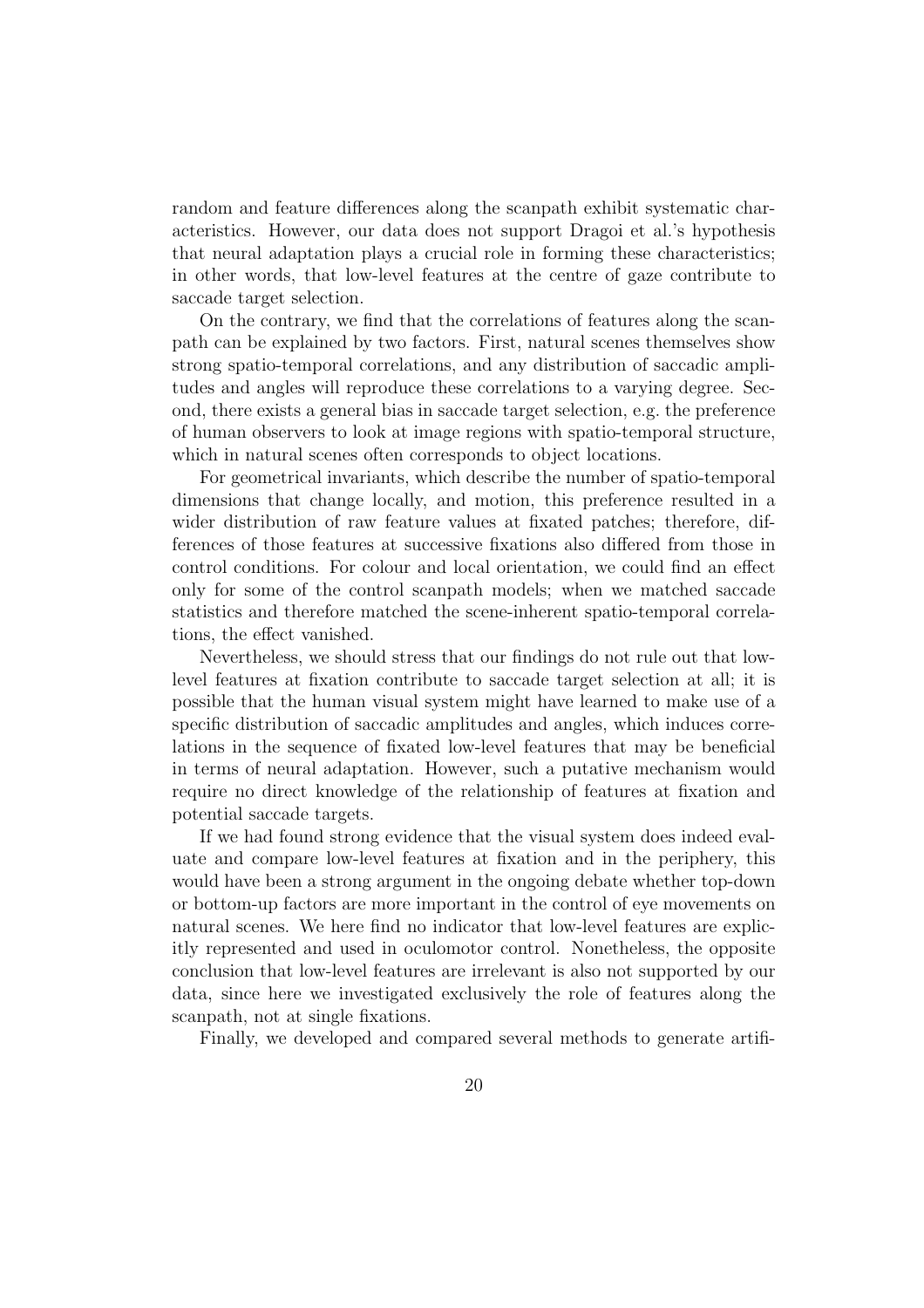cial scanpaths. The "scrambled" and the "lengths" condition focus on the characteristics of saccade target selection and of oculomotor tendencies, respectively; the "synthetic" condition accurately models both these processes and should thus be preferred, but requires a larger data set to sample from. The highly different results we obtained for these different control conditions emphasize the importance of precisely modelling saccade statistics when comparing human subjects with random processes. In general, this helps to disentangle the properties of the visual input and those of the human visual system.

# Acknowledgements

Our research has received funding from the European Commission within the GazeCom project (IST-C-033816) of the FP6, see http://www.gazecom.eu. All views herein are those of the authors alone; the European Commission is not liable for any use made of the information.

# References

- Adelson, E. H., Bergen, J. R., 1991. The plenoptic function and the elements of early vision. In: Landy, M. S., Movshon, J. A. (Eds.), Computational Models of Visual Processing. MIT Press, Cambridge, MA, pp. 3–20.
- Baddeley, R. J., Tatler, B. W., 2006. High frequency edges (but not contrast) predict where we fixate: A Bayesian system identification analysis. Vision Research 46, 2824–33.
- Ballard, D. H., Hayhoe, M. M., 2009. Modelling the role of task in the control of gaze. Visual Cognition 17 (6-7), 1185–204.
- Barth, E., 2000. The minors of the structure tensor. In: Sommer, G. (Ed.), Mustererkennung 2000. Springer, Berlin, pp. 221–228.
- Barth, E., Watson, A. B., 2000. A geometric framework for nonlinear visual coding. Optics Express 7 (4), 155–165.
- Böhme, M., Dorr, M., Krause, C., Martinetz, T., Barth, E., 2006. Eye movement predictions on natural videos. Neurocomputing 69 (16–18), 1996– 2004.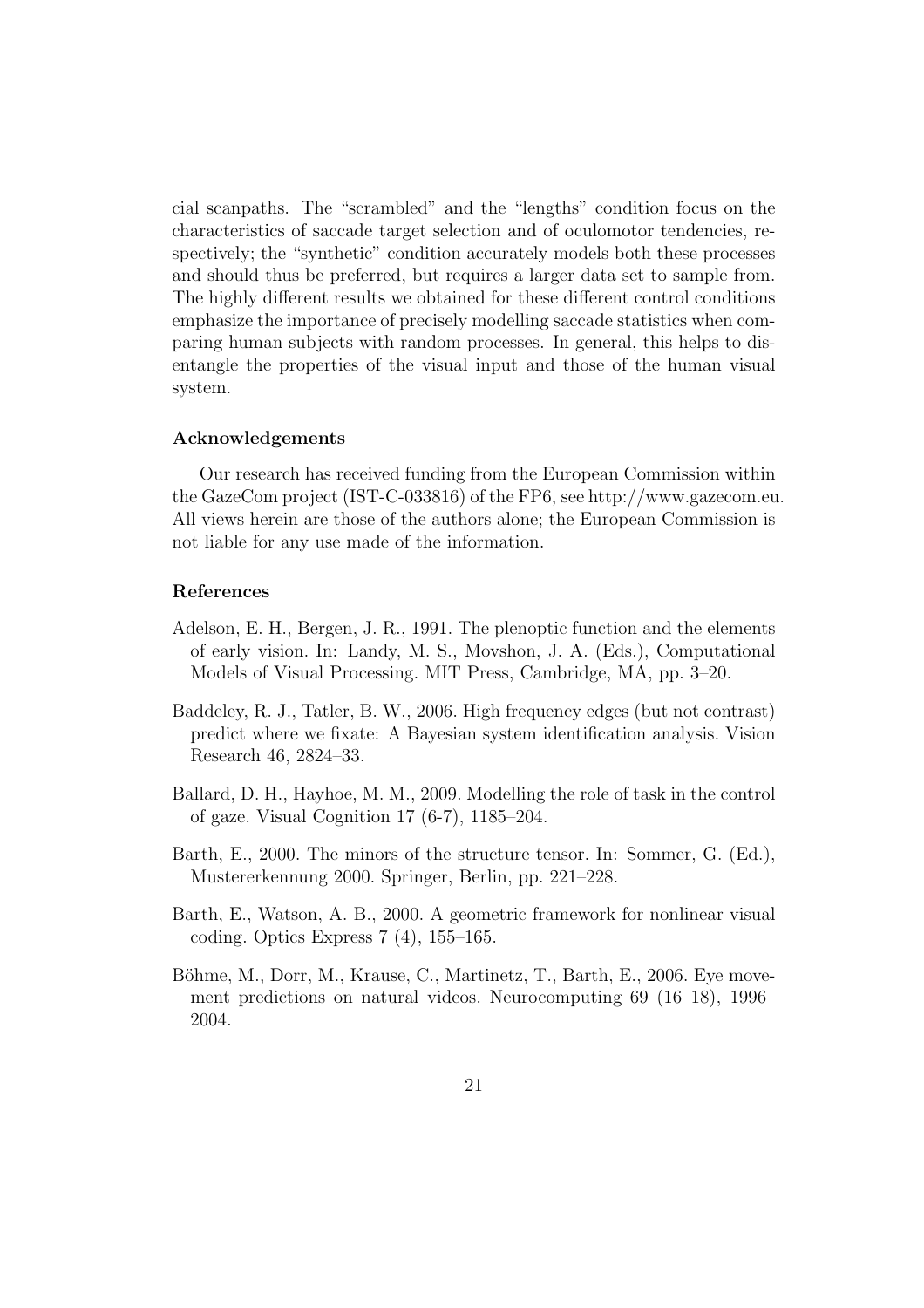- Burt, P. J., Adelson, E. H., 1983. The Laplacian pyramid as a compact image code. IEEE Transactions on Communications 31 (4), 532–540.
- Carmi, R., Itti, L., 2006. The role of memory in guiding attention during natural vision. Journal of Vision 6 (9), 898–914.
- Dragoi, V., Sur, M., 2006. Image structure at the center of gaze during free viewing. Journal of Cognitive Neuroscience 18 (5), 737–48.
- Einhäuser, W., Rutishauser, U., Koch, C., 2008a. Task-demands can immediately reverse the effects of sensory-driven saliency in complex visual stimuli. Journal of Vision 8 (2), 1–19.
- Einhäuser, W., Spain, M., Perona, P., 2008b. Objects predict fixations better than early saliency. Journal of Vision 8 (14), 11–26.
- Elazary, L., Itti, L., 2008. Interesting objects are visually salient. Journal of Vision 8 (3), 1–15.
- Foulsham, T., Underwood, G., 2 2008. What can saliency models predict about eye movements? Spatial and sequential aspects of fixations during encoding and recognition. Journal of Vision 8 (2), 1–17.
- Haußecker, H., Spies, H., 1999. Motion. In: Jähne, B., Haußecker, H., Geißler, P. (Eds.), Handbook of Computer Vision and Applications. Vol. 2. Academic Press, Ch. 13, pp. 309–96.
- Henderson, J. M., Brockmole, J. R., Castelhano, M. S., Mack, M., 2007. Visual saliency does not account for eye movements during visual search in real-world scenes. In: van Gompel, R., Fischer, M., Murray, W., Hill, R. (Eds.), Eye Movement Research: Insights into Mind and Brain. Elsevier, pp. 537–562.
- Itti, L., 2005. Quantifying the contribution of low-level saliency to human eye movements in dynamic scenes. Visual Cognition 12 (6), 1093–1123.
- Itti, L., Koch, C., 2001. Computational modelling of visual attention. Nature Reviews Neuroscience 2 (3), 194–203.
- Jähne, B., 1999. Local structure. In: Jähne, B., Haußecker, H. (Eds.), Handbook of Computer Vision and Applications. Vol. 2. Academic Press, Ch. 10, pp. 209–38.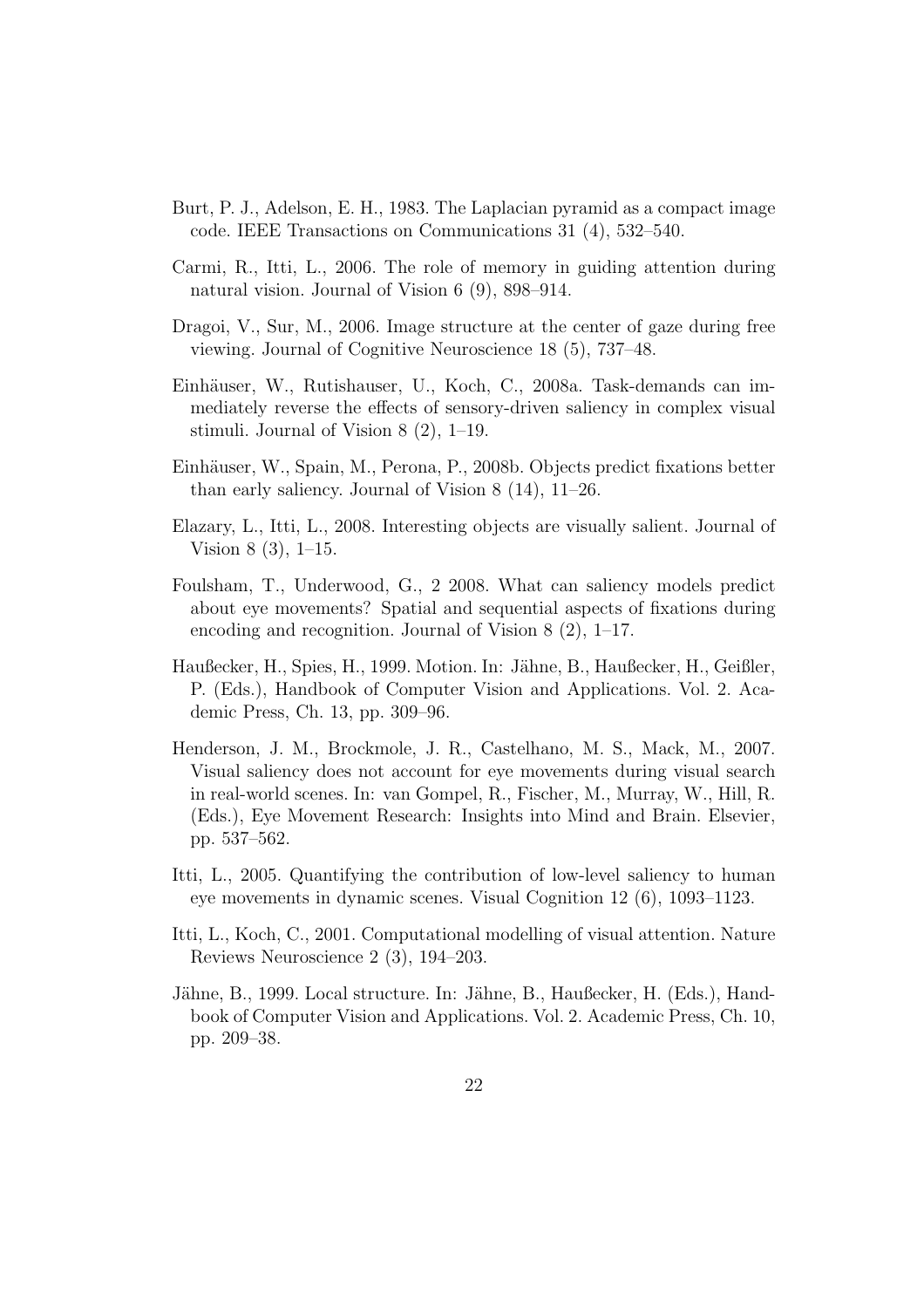- Kumar, M., 2007. GUIDe saccade detection and smoothing algorithm. Tech. Rep. CSTR 2007-03, Stanford.
- Land, M. F., Hayhoe, M., 2001. In what ways do eye movements contribute to everyday activities? Vision Research 41, 3559–65.
- Mannan, S. K., Ruddock, K. H., Wooding, D. S., 1997. Fixation sequences made during visual examination of briefly presented 2D images. Spatial Vision 11 (2), 157–78.
- Meur, O. L., Callet, P. L., Barba, D., Sept 2007. Predicting visual fixations on video based on low-level visual features. Vision Research 47 (19), 2483– 2498.
- Munn, S. M., Stefano, L., Pelz, J. B., 2008. Fixation-identification in dynamic scenes: Comparing an automated algorithm to manual coding. In: APGV '08: Proceedings of the 5th symposium on Applied perception in graphics and visualization. ACM, New York, NY, USA, pp. 33–42.
- Parkhurst, D., Law, K., Niebur, E., 2002. Modeling the role of salience in the allocation of overt visual attention. Vision Research 42, 107–23.
- Poynton, C., 2003. Digital Video and HDTV. Morgan Kaufmann Publishers, San Francisco, CA, USA.
- Privitera, C. M., Stark, L. W., 2000. Algorithms for defining visual regionsof-interest: Comparison with eye fixations. IEEE Transactions on Pattern Analysis and Machine Intelligence 22 (9), 970–982.
- Reinagel, P., Zador, A. M., 1999. Natural scene statistics at the centre of gaze. Network: Computation in Neural Systems 10, 341–350.
- Simoncelli, E. P., 1997. Statistical models for images: Compression, restoration and synthesis. In: Proc 31st Asilomar Conf on Signals, Systems and Computers. Vol. 1. IEEE Computer Press, pp. 673–678.
- Stelmach, L. B., Tam, W. J., 1994. Processing image sequences based on eye movements. In: Human Vision, Visual processing and Digital Display. Vol. 2179 of Proceedings of the SPIE. IEEE Computer Press, pp. 90–98.
- Tatler, B. W., Baddeley, R. J., Gilchrist, I. D., 2005. Visual correlates of fixation selection: effects of scale and time. Vision Research 45, 643–59.